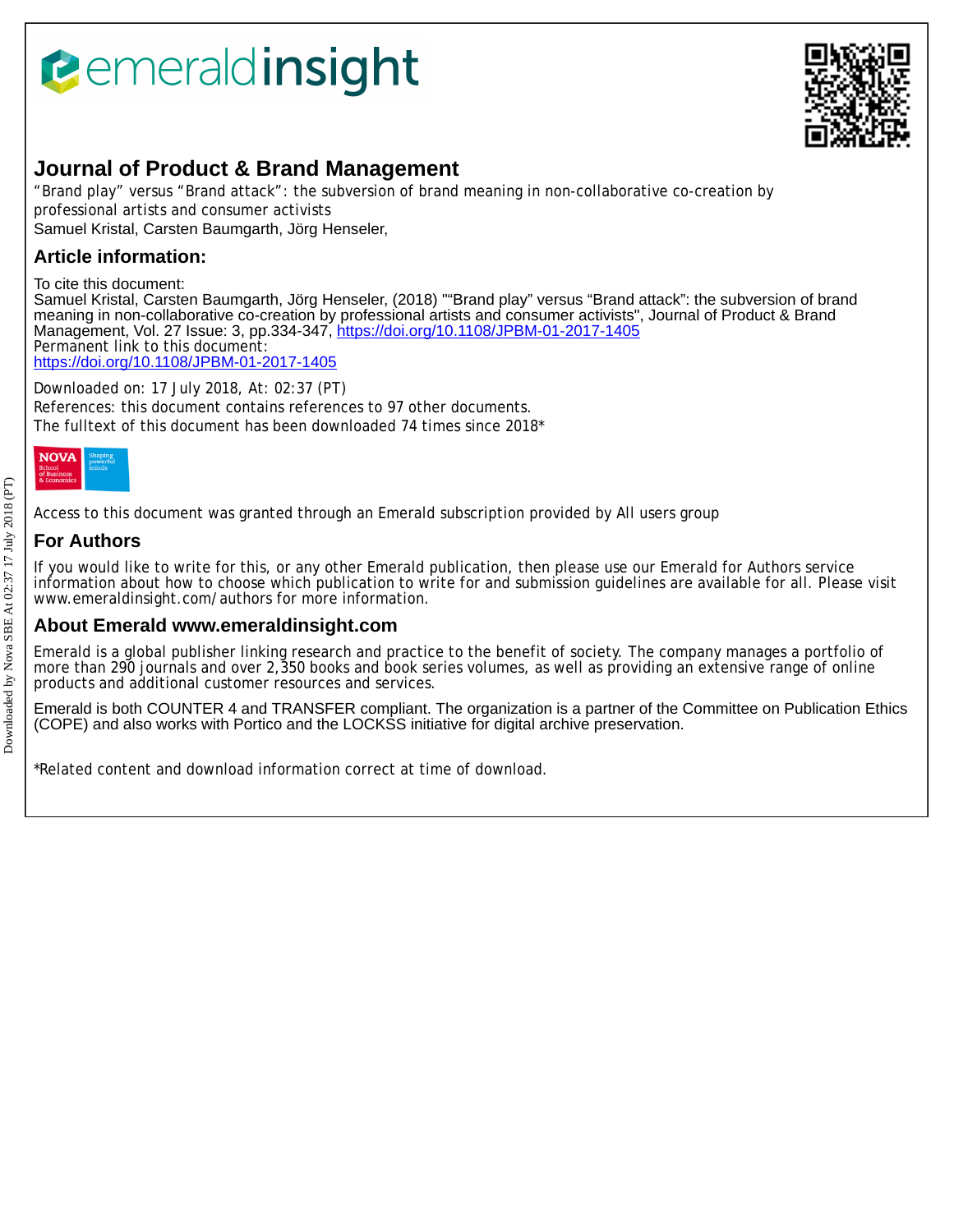# **"Brand play" versus "Brand attack": the subversion of brand meaning in non-collaborative co-creation by professional artists and consumer activists**

*Samuel Kristal*  University of Twente, Enschede, The Netherlands

*Carsten Baumgarth*  Berlin School of Economics and Law, Berlin, Germany, and

*Jörg Henseler* 

Department of Design, Production and Management, University of Twente, Enschede, The Netherlands and Nova Information Management School, Universidade Nova de Lisboa, Lisbon, Portugal

#### **Abstract**

**Purpose** – This paper aims to investigate the ways in which "non-collaborative co-creation" can affect brand equity as perceived by independent observers. It reports a study of the different effects on that perception attributable to non-collaborative co-creation that takes the form of either "brand play" or "brand attack" and is executed either by established artists or mainstream consumers.

**Design/methodology/approach** – A 2 � 2 between-subjects experiment (brand play versus brand attack; consumer versus artist) measured observers' perception of brand equity before and after exposure to purpose-designed co-created treatments.

**Findings** – Non-collaborative co-creation has a negative effect on observers' perceptions of brand equity and brand attack, causing a stronger dilution of brand equity than brand play. Artists either mitigate the dilution or have a positive effect on those perceptions.

**Research limitations/implications** – Future research could usefully investigate the relative susceptibility of brands to non-collaborative cocreation, the effects on brands of higher complexity than those in our experiment, exposed in higher-involvement media, and the effects of more diverse forms of co-creation.

**Practical implications** – Brand managers must recognise that co-creation carries considerable risks for brand equity. They should closely monitor and track the first signs of non-collaborative co-creation in progress. It could be beneficial to recruit artists as co-creators of controlled brand play.

**Originality/value** – This study offers a more complete insight into the effect of non-collaborative co-creation on observers' perceptions of brand equity than so far offered by the existing literature. It connects the fields of brand management and the arts by investigating the role and impact of artists as collaborative or non-collaborative co-creators of brand equity.

**Keywords** Brand equity, Artist co-creators, Brand attack, Brand play, Non-collaborative co-creation

**Paper type** Research paper

#### **Introduction**

One view of branding is as a dynamic social process constructed through multiple relations between companies and stakeholders, for instance, Merz *et al.* [\(2009\)](#page-12-0), [Veloutsou](#page-12-1)  [\(2009\)](#page-12-1), [Vallaster and Von Wallpach \(2013\)](#page-12-2), [Kaufmann](#page-11-0) *et al.*  [\(2016\)](#page-11-0) and [Von Wallpach](#page-13-0) *et al.* (2017). The outcome of active dialogue and interaction between the integrated parties is "co-creation" of the brand's value and meaning ([Iglesias](#page-11-1) *et al.*, [2013;](#page-11-1) [Black and Veloutsou, 2017](#page-10-0)). Most published studies in the field of brand co-creation tend to take an optimistic

The current issue and full text archive of this journal is available on Emerald Insight at: **www.emeraldinsight.com/1061-0421.htm** 



Journal of Product & Brand Management 27/3 (2018) 334–347 Emerald Publishing Limited [ISSN 1061-0421] [DOI [10.1108/JPBM-01-2017-1405\]](http://dx.doi.org/10.1108/JPBM-01-2017-1405)

perspective of consumers engaging with each other and with the brand, a process which has become a key objective in the marketing strategies of many companies ([Dessart](#page-11-2) *et al.*, 2015). However, the involvement of consumers in the creative and innovative co-creation processes around branding entails the risk of negative forms of engagement ([Hollebeek and Chen,](#page-11-3)  [2014\)](#page-11-3). Brand co-creation can mean that companies lose control over the brand's meaning ([Cova and Paranque, 2016](#page-11-4); [Saleem and Iglesias, 2016](#page-12-3)), which may be pushed in unwanted directions [\(Ind, 2014\)](#page-11-5). Co-creators could misuse their increased empowerment by behaving non-collaboratively

<sup>©</sup> Samuel Kristal, Carsten Baumgarth and Jorg Henseler. Published by Emerald Publishing Limited. This article is published under the Creative Commons Attribution (CC BY 4.0) licence. Anyone may reproduce, distribute, translate and create derivative works of this article (for both commercial and non-commercial purposes), subject to full attribution to the original 43 publication and authors. The full terms of this licence may be seen at: http://creativecommons.org/licences/by/4.0/legalcode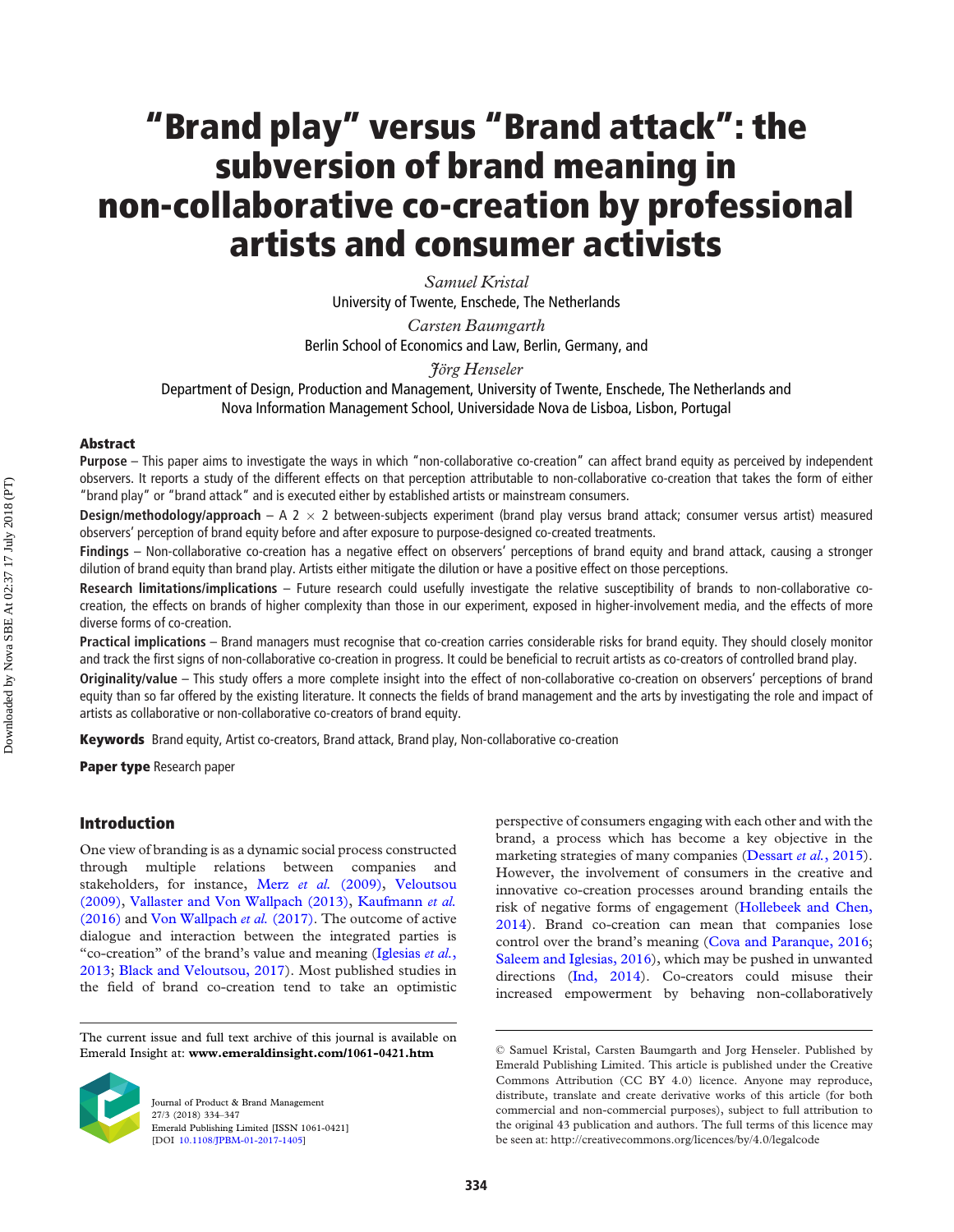instead of as valuable contributors and thereby representing an uncontrollable source of information ([Black and Veloutsou,](#page-10-0)  [2017\)](#page-10-0). Both the existing literature and real-life cases suggest that non-collaborative co-creators may either playfully parody initial brand meanings or express negative emotions they feel towards the brand and its meanings ([Fournier and Avery, 2011](#page-11-6); [Zarantonello](#page-13-1) *et al.*, 2016; [Hegner](#page-11-7) *et al.*, 2017).

In real-world cases, the entries in an online label design competition in 2011 backfired for the German dishwasher detergent brand Pril. Among non-serious and facetious designs and slogans, one included the headline "Tastes of chicken", and another featured a distorted cartoon face ([how](#page-11-8)[todotcom, 2011\)](#page-11-8). A similar competition for the *Nutella* brand in France attracted submissions containing a number of words to which the brand owner seriously objected, such as "palm oil" or "orangutan". Provoked by what was seen as censorship, contestants turned to negative and harmful wordof-mouth ([Theeboom, 2015\)](#page-12-4). Both brands were thus facing the consequences of non-collaborative co-creative behaviour, which certainly did not work to their own advantage. The literature normally focusses on consumers as the co-creators of brand meaning subversions, but also acknowledges that professional artists are often the originators of brand-related parodies and anti-brand content ([Klein, 1999](#page-12-5); [Sandlin and](#page-12-6) [Milam, 2008](#page-12-6); [Borghini](#page-10-1) *et al.*, 2010). Specific cases include a German artist known for his gentle mocking of brand names and logos, Petrus Wandrey, who transformed *Nivea Crème*  into "Naïve Crime" and *Rolex* into "Relax" ([Petrus-wandrey.](#page-12-7) [com, 2015](#page-12-7)), and the American artist Ron English, who explicitly attacks brands rather than playfully distorting logos or designs. [Blazenhoff \(2012\)](#page-10-2) reports his re-naming a Kellogg's cereal as "Sugar Frosted Fat from Killkids" and picturing the brand's mascot Tony the Tiger as an overweight "Fat Tony".

Although such brand parodies and negativity towards brands are a current and developing phenomenon [\(Fournier and](#page-11-9)  [Alvarez, 2013](#page-11-9); [Rauschnabel](#page-12-8) *et al.*, 2016; [Veloutsou and](#page-13-2)  [Guzman, 2017](#page-13-2)), research has so far paid very little attention to the brand-related effects of non-collaborative co-creation. Non-collaborative behaviour has been identified, however, as a significant feature of interactions between a brand owner and its stakeholders ([Echeverri and Skalen, 2011;](#page-11-10) [Gebauer](#page-11-11) *et al.*, [2013;](#page-11-11) [Greer, 2015](#page-11-12)) with the attendant danger that altered brand meanings can start to compete with those initially created by brand managers and thereby decrease the value of hitherto successful and competitive brands ([Thompson](#page-12-9) *et al.*, [2006;](#page-12-9) [Giesler, 2012;](#page-11-13) [Cova and D'Antone, 2016](#page-10-3)). In such a situation, co-creation is not a process of mutual brand value development, but becomes one of brand meaning destruction [\(Gyrd-Jones and Kornum, 2013\)](#page-11-14). If so, non-collaborative co-creation is a serious threat to a brand and its carefully nurtured equity. There is therefore an urgent need to explore the ways in which the results of non-collaborative co-creation are perceived in the marketplace. Our paper accordingly presents what is to the best of our knowledge the first empirical attempt to investigate the effect of that one form of co-creation on brand equity as perceived by the observers of the co-created content. We define that perception as "observer-based brand equity" or *OBBE*. Our study also tests the extent to which the effect on OBBE is moderated by the particular form of non-

#### *Volume 27 · Number 3 · 2018 · 334–347*

collaborative co-creation, on the grounds that such distinct forms might have a totally different effect on the brand and that their potential damage to its equity could therefore differ significantly, as well as the consequent need for the brand owner to react appropriately. In one such form, the brand may serve as a fodder for parody and pranks [\(Harold, 2004](#page-11-15); [Thompson](#page-12-9) *et al.*, 2006; [Fournier and Avery, 2011\)](#page-11-6); we call this "brand play". In another form of non-collaborative co-creation, the brand is hijacked for a destructively negative re-imagining of its meanings [\(Cova and Pace, 2006](#page-10-4); [Romani](#page-12-10) *et al.*, 2015; [Zarantonello](#page-13-1) *et al.*, 2016); we call that "brand attack".

A second moderator explored in the study is the type of co-creator, specifically general consumer or independent artist. Artists do regularly engage in non-collaborative co-creation [\(Klein, 1999;](#page-12-5) [Borghini](#page-10-1) *et al.*, 2010), and we may suppose that the effect they have on OBBE will differ from that exerted by mainstream consumers. Research studies having furthermore shown that art has a positive effect on brands [\(Hagtvedt and](#page-11-16)  [Patrick, 2008a;](#page-11-16) [Fuchs](#page-11-17) *et al.*, 2013; Lee *et al.*[, 2015\)](#page-12-11), we explore the extent to which that also holds true in the case of noncollaborative co-creation.

Our findings are as follows:

- � Non-collaborative co-creation can lead to a dilution of brand equity even for high-equity brands, demonstrated by a before-and-after negative change in OBBE.
- Its effect is moderated by the form of non-collaborative co-creation and type of co-creator.
- � Artists can influence brand equity positively even if the artwork is the result of non-collaborative co-creation behaviour.

These findings can help academics and practitioners alike to better understand the dangers and risks inherent in brand co-creation. Specifically, they offer guidance on when to take action against destructive non-collaborative co-creation and how to engage artists in the branding process constructively.

#### **Conceptual background and development of hypotheses**

#### **Co-creation of brand meaning**

Consumer co-creation challenges traditional company-centric approaches to management. A company is no longer the sole creator of value but shares that task collaboratively with its stakeholders ([Prahalad and Ramaswamy, 2004](#page-12-12)). The co-creation idea is strongly rooted in innovation and new product development ([Ind and Coates, 2013\)](#page-11-18). More precisely, the traditional innovation paradigm views consumers as passive entities who are largely dependent upon firms to help satisfy their needs. This perspective has been challenged by, for instance, [Von Hippel \(2009\)](#page-13-3), while the growing empowerment of consumers to co-produce products and services with other consumers and with the brand owners has been recognised by [Chang and Taylor \(2016\).](#page-10-5) Co-creation in NPD focusses on collaborative interactions between integrated parties. Enthusiastic consumers who are well disposed towards a brand become involved with it and support the brand owner in developing and evaluating innovations ([Cui and Wu, 2016\)](#page-11-19). The generally positive tenor of findings in innovation management research has strongly influenced the application of the co-creation perspective to other fields such as branding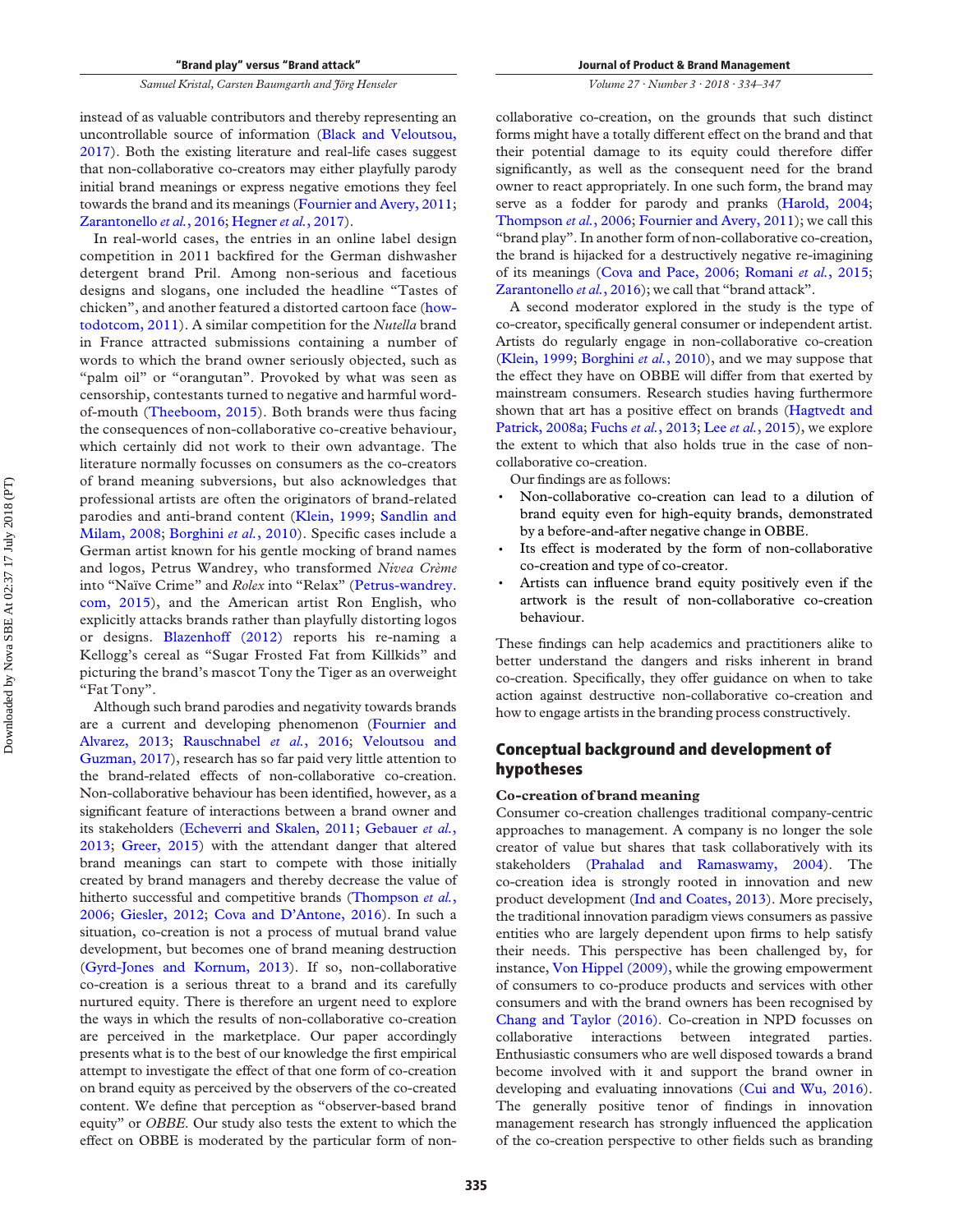and to the optimistic level of discussion of co-creation in the brand management context.

The notion of brand co-creation is founded upon the proposition that a brand can no longer be defined simply as a representation of a product or service but must rather be understood as the perceptions and interests that unite a disparate group of stakeholders in the pursuit of common cause [\(Hatch and Schultz, 2010](#page-11-20)). The literature of branding has simultaneously progressed from the perspective of brands as markers of identification and means of product differentiation to a dialogue discussing brands in terms of a complex social process allowing for the co-creation of value and meaning by multiple stakeholders (Ind *et al.*[, 2013;](#page-11-21) [Gyrd-Jones and](#page-11-14)  [Kornum, 2013](#page-11-14); [Kaufmann](#page-11-0) *et al.*, 2016; [von Wallpach](#page-13-0) *et al.*, [2017\)](#page-13-0). The notion of co-creation posits that instead of accepting the brand owner's view of what its brand is, consumers and other stakeholders act as joint creators and active conduits of brand meaning [\(Vallaster and von Wallpach,](#page-12-2)  [2013\)](#page-12-2), which incorporates both its identity and its reputation of the brand [\(Black and Veloutsou, 2017](#page-10-0)). Stakeholders thus have the power to divert a brand's internal positioning and its external identity and image in totally new directions.

Academic studies of co-creation, including those focussing specifically on brands, have so far tended to neglect the intuitively reasonable proposition that possible negative outcomes must exist. Their perspective is clearly optimistic, emphasis being placed on the product-related and brandrelated benefits of co-creation and potential risks combined with customer integration stay overlooked. In fact, noncollaborative behaviour has been identified as a significant feature of interactions between brand owners and stakeholders, capable of inhibiting a positive co-creation strategy [\(Echeverri](#page-11-10)  [and Skalen, 2011](#page-11-10); [Gebauer](#page-11-11) *et al.*, 2013; [Greer, 2015\)](#page-11-12). Co-creation thus becomes a process of mutual destruction of brand meaning rather than one of mutual brand development [\(Gyrd-Jones and Kornum, 2013\)](#page-11-14).

#### **Co-destruction of brand meaning**

The process of brand co-creation has been most thoroughly explained in academic studies of brand communities in which individuals establish relations with each other and with the brand to co-create the brand's meaning, for example, [Muniz](#page-12-13)  [and O'Guinn \(2001\),](#page-12-13) [Cova and Pace \(2006\),](#page-10-4) [Veloutsou \(2009\)](#page-12-1)  and [Dessart](#page-11-2) *et al.* (2015). A separate research stream in the literature has shown that brand meanings can be co-destroyed in geographically independent "anti-brand communities" made up of individuals who are opposed to brands ([Hollenbeck](#page-11-22)  [and Zinkhan](#page-11-22), [2006, 2010](#page-11-23); [Cova and White, 2010;](#page-11-24) [Dessart](#page-11-25)  *et al.*[, 2016](#page-11-25); Popp *et al.*[, 2016](#page-12-14)), the existence of which is said to be an example of the growing negativity towards brands [\(Veloutsou and Guzman, 2017\)](#page-13-2). The literature has recently acknowledged that consumers can indeed dislike brands [\(Demirbag-Kaplan](#page-11-26) *et al.*, 2015) and sometimes even feel "hate" for them [\(Zarantonello](#page-13-1) *et al.*, 2016; [Hegner](#page-11-7) *et al.*, 2017). It has in fact been argued that such negative relationships with brands are even more common than the positive alternative, and that co-creation as a tactic for brand building is strongly driven by risk ([Fournier and Alvarez, 2013](#page-11-9)). Negative forms of engagement with a brand, as reported for example by [Hollebeek and Chen \(2014\)](#page-11-3) call into question the optimistic *Volume 27 · Number 3 · 2018 · 334–347* 

paradigm of peaceful collaborative creation, emphasising instead that co-creation can seriously endanger brand equity.

Another distinct mechanism for transforming initial brand meanings in unwanted directions is "culture jamming", an increasingly popular activity that can be understood as social protest against a consumption-oriented culture and the influence of commercial mass-media [\(Klein, 1999](#page-12-5); [Kozinets](#page-12-15)  [and Handelman, 2004](#page-12-15); [Sandlin and Milam, 2008](#page-12-6)). Its proponents distort and re-define the cultural symbols that are most often represented by successful and iconic brands [\(Romani](#page-12-10) *et al.*, 2015). Culture jamming takes many distinct forms, such as the subversion of advertisements and parodying of websites. Exponents may even shoplift an item, change its labelling or packaging and return it to the shelves (Sandlin and [Milam, 2008](#page-12-6)). The most prevalent manifestation of culture jamming is so-called "adbusting", often carried out by independent artists, the aim of which is to create "adversarial" brand meaning by publishing and distributing "antiadvertising" ([Rumbo, 2002](#page-12-16)). While anti-brand communities are clearly related to anti-branding and negativity towards brands, culture jamming also contains the notion of brandrelated parodies and pranks that are playful rather than confrontational [\(Harold, 2004](#page-11-15); [Fournier and Avery, 2011\)](#page-11-6). Their aim is to "improve" meanings to force a change, rather than to destroy them ([Klein, 1999](#page-12-5)).

Anti-brand communities and culture jamming are clear cases-in-point of the general phenomenon of *non-collaborative co-creation* in action, in our context with respect to brand imagery, brand meaning and brand equity. Though such co-creation is not necessarily negative just because it is "noncollaborative", our study is concerned with the scenario in which a brand owner's stakeholders misuse their increased empowerment in the process and do not integrate their resources in the way the company expects. Drawing upon the notion of "devaluation of value" [\(Plé and Chumpitaz Cáceres,](#page-12-17)  [2010\)](#page-12-17), we can characterise non-collaborative brand co-creation as the collaborative co-destruction of brand value. The very fact that external actors may become involved in the branding process means that while a company can plan and manage a strategy for brand identity, it cannot be in full control of public perceptions of the brand's meanings [\(Saleem and Iglesias,](#page-12-3)  [2016;](#page-12-3) [Cova and Paranque, 2016\)](#page-11-4). That fact brings with it challenges and risks, given that the commercial interests of the organisation can come into conflict with the intrinsic motivations of consumers and other stakeholders, who may want to steer the brand in directions unwanted by the brand owner ([Ind, 2014\)](#page-11-5). This process fosters brand-related parodies and what [Thompson](#page-12-9) *et al.* (2006) and [Giesler \(2012\)](#page-11-13) have described as "doppelganger images" capable of diluting brand meanings and endangering a brand's equity. As most of such co-creation takes place in online networks [\(Vallaster and von](#page-12-2)  [Wallpach, 2013\)](#page-12-2), altered brand meanings diffuse rapidly and thereby increase the possible danger of non-collaborative behaviour.

To the best of our knowledge, there is no available empirical research into non-collaborative co-creation while the majority of studies in closely related fields, such as anti-brand communities and culture jamming, have majored on qualitative research [\(Romani](#page-12-10) *et al.*, 2015). Bearing in mind the potential risks of such co-creation for a brand ([Fournier and Alvarez, 2013](#page-11-9)), our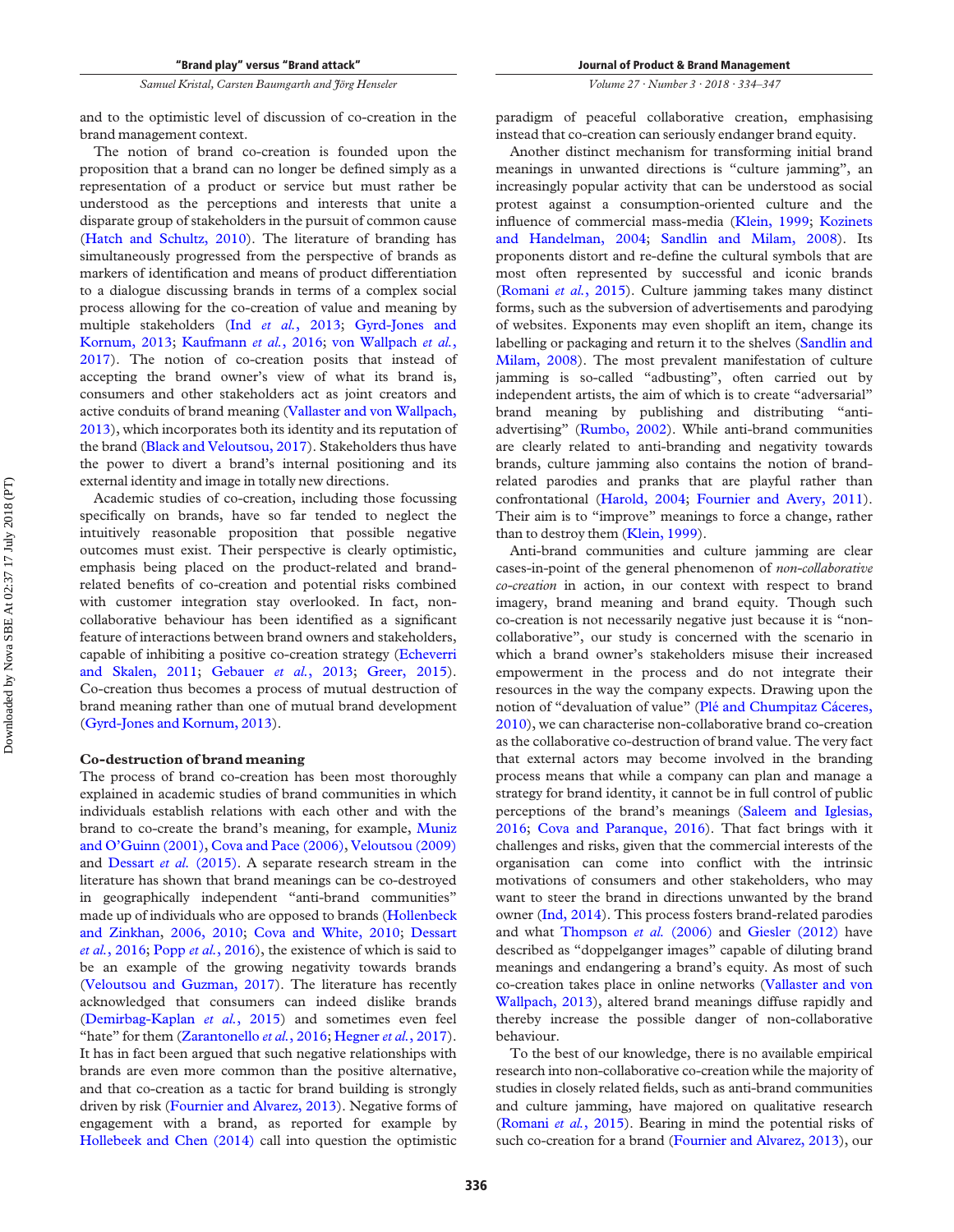*Volume 27 · Number 3 · 2018 · 334–347* 

study aims to close a gap in current knowledge with regards to the effect of non-collaborative co-creation on brand equity by studying the process experimentally. Given that brand equity is now considered to be a key asset for almost any firm in the mass market and has become a key concept for marketing academics (for example [Christodoulides](#page-10-6) *et al.*, 2015; [Chatzipanagiotou](#page-10-7)  *et al.*[, 2016](#page-10-7)), OBBE emerges as the most appropriate measure of the effect. Our study is particularly concerned with investigating how observers in the marketplace perceive the results of noncollaborative co-creation. In the process of co-creation, the overall brand equity is made up of the equity of a small fraction of *active* participants who agree to engage in the process and a large proportion of *passive* observers who heavily outnumber the former [\(Fuchs](#page-11-17) *et al.*, 2013; [Kristal](#page-12-18) *et al.*, 2016).

#### **Dilution of brand equity by non-collaborative brand co-creation**

A key proposition underpinning our study is that noncollaborative co-creation has a negative effect on OBBE. We believe that this effect is caused by a dilution of brand equity, as demonstrated by a negative difference in before-and-after OBBE values, a measure previously applied by [Pullig](#page-12-19) *et al.*  [\(2006\)](#page-12-19) and [Bambauer-Sachse and Mangold \(2011\)](#page-10-8) to the same phenomenon. In our study, dilution is operationalised as a response to negative cues communicated by specific cases of non-collaborative co-creation: specifically, distorted brand logos and advertising images that trigger constructive processing of information in a way that may revise initial beliefs about the brand and bring about a weakening of important brand value perceptions [\(Fournier and Alvarez, 2013\)](#page-11-9). An inconsistency could thus emerge between those initial beliefs and the distorted and deformed brand imagery ([Keller, 2003\)](#page-12-20). Specifically, altered meanings challenge initial meanings; there is a good chance that observers will revise their initial brand evaluation towards the non-collaborative co-creation, and a dilution of OBBE will potentially result.

Our first research hypothesis is thus that:

*H1*. Non-collaborative behaviour of co-creators has a negative effect on OBBE.

This proposition may at first sight seem intuitively obvious, but we contend that there is an urgent need to examine it empirically, first because this type of co-creation has not yet been formally investigated and its effect on brand equity is therefore unclear, and second because one form that it commonly takes in practice is culture jamming, the playful parodying of brand meanings. [Fournier and Avery \(2011\)](#page-11-6) have argued that such parodies can in fact be an indication of muchcoveted cultural resonance for original brand meanings. It could thus be the fact that they would increase brand awareness, a benign or even positive outcome for the brand, and ultimately mitigate the expected negative effect on OBBE.

#### **Different forms of non-collaborative brand co-creation**

The literature suggests that there are two forms of noncollaborative brand co-creation, which can be detected in reallife scenarios: the phenomena we have called brand play and brand attack. It was essential to test both in our study because their effect on OBBE is unclear and the need is to capture the overall effect of non-collaborative co-creation.

Brand play can be recognised when the brand is used as a fodder for parody. It has its roots in culture jamming and the playful creation of parodies. The concept of playfulness has been studied extensively in marketing-related research as a possible response to advertising [\(Alden](#page-10-9) *et al.*, 2000). It has been noted that it is strongly associated with the application of humour to adverting ([Rössner](#page-12-21) *et al.*, 2017), and that a positive connotation is attached to it (Aaker *et al.*[, 1988](#page-10-10)). Playful subversion of a brand might create a positive and risk-free context for observers ([Fournier and Avery, 2011](#page-11-6)), but could, on the other hand, generate a disconnection between actual brand beliefs and perceived brand attributes, thereby leading to a revision of initial brand meanings. We compare this situation with an unsuccessful brand extension in which the extension attributes are inconsistent with beliefs regarding the family brand ([Roedder-John](#page-12-22) *et al.*, 1998). Our assumption is that this inconsistency will lead to a dilution of OBBE. The second form of non-collaborative brand co-creation is, by contrast, a clearly derisive and aggressive way of subverting a brand, for example, by criticising the brand owner's corporate practices, such as the exploitation of child labour and sweatshops; we call that *brand attack*. [Hegner](#page-11-7) *et al.* (2017) argue that this form is strongly related to negative emotions with regards to brands and to antibranding. [Tanner](#page-12-23) *et al.* (1991) and Alden *et al.* [\(2000\)](#page-10-9) suggest that attacking a brand's meaning can actually engender fearfulness, especially if the brand is depicted in a threatening context. Brand attack and the reaction to it is seen as a brand-related adverse event by [Dutta and Pullig \(2011\)](#page-11-27), who link it to a brand crisis. This can not only have devastating general consequences for the brand ([Dawar and Pillutla, 2000\)](#page-11-28) but also dilute its equity [\(Fournier and Alvarez, 2013\)](#page-11-9). We therefore believe that both brand play and brand attack have a negative effect on OBBE and cause its dilution, the effect of the latter being expected to be stronger than that of the former.

Our second research hypothesis is thus that:

*H2*. The form of non-collaborative brand co-creation moderates the effect on OBBE.

#### **Artists as non-collaborative brand co-creators**

The literature also concerns itself with artists, rather than mainstream consumers, as a significant category of noncollaborative co-creators ([Klein, 1999](#page-12-5); [Borghini](#page-10-1) *et al.*, 2010). Various cases in point show how they may distort brand logos and graphic images by either brand play or brand attack, as exemplified, respectively, by the non-collaborative co-creations of Petrus Wandrey and Ron English described in the Introduction.

Increasingly, brand owners actively seek to join forces with the arts, while an increasing number of artists are cooperating with commercial organisations beyond the art world (Iezzi and [Wheaton, 2007\)](#page-11-29). There is general agreement that consumers perceive art differently from how they perceive other objects [\(Joy and Sherry, 2003](#page-11-30)). In recent years, some studies have begun to investigate the use of art as a marketing tool. The "art infusion hypothesis" ([Hagtvedt and Patrick, 2008a](#page-11-16)) asserts that the integration of art has a positive effect on the image of a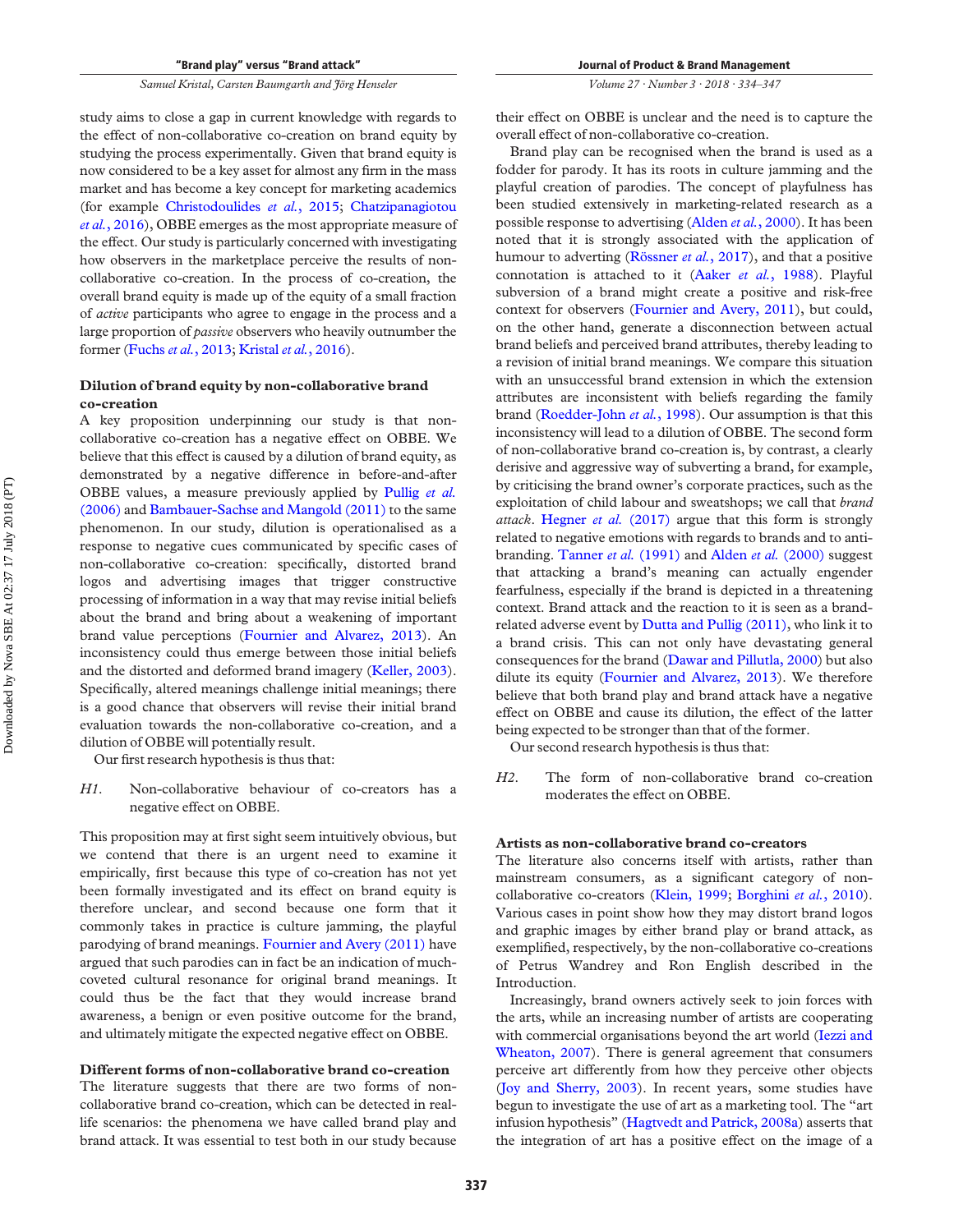product or a brand, whether the artwork is evaluated positively or negatively by consumers; it is the fact of integrating art and commerce that exerts the influence. It can also have a positive effect on a brand's perceived extendibility [\(Hagtvedt and](#page-11-31)  [Patrick, 2008b\)](#page-11-31) and may furthermore enhance perceptions of its prestige, quality, value and uniqueness. This positive effect can occur whether consumers are familiar with the artist ([Lee](#page-12-11)  *et al.*[, 2015](#page-12-11)). It was found by Lacey *et al.* [\(2011\)](#page-12-24) that imagery associated with "art" was preferred to that associate with similar images that were visual but not classified as art. They argue that whatever their content and form, such visual stimuli operate upon the area of the brain connected with rewarding experiences, evoking positive feelings and emotions. Research has also found that art can have a beneficial effect on corporate reputation and image, especially if the company sponsors cultural activities and institutions and announces the fact to the public [\(Quester and Thompson, 2001;](#page-12-25) [McNicholas, 2004](#page-12-26); [Schwaiger](#page-12-27) *et al.*, 2010), and that purchase intention and customer loyalty increase when companies are committed to sponsoring the arts [\(Carrillat](#page-10-11) *et al.*, 2008; [Mermiri, 2010](#page-12-28)).

In the literature, artist co-creators are described as being socially distanced from mere participants in co-creation campaigns. To counter the mitigating effect of co-creation on the image of luxury brands, Fuchs *et al.* [\(2013\)](#page-11-17) proposed a strategy to "legitimise" those consumers who were part of the co-creation activity. They found that observers rated userdesigned luxury brands more positively if the co-creators were socially distanced to some extent from average consumers by being described as "artists". So, in general, it seems likely that any individual who has been presented as a legitimate influencer can have a positive effect on observers' evaluation of the brand. Artists can exert that influence in particular because of their social distance from other consumer co-creators and mere observers. Thanks to their superior experience and expertise in design processes, artists can be declared as "experts", who will be credited with the ability to perform product-related tasks in a specific area more successful and skilful than novices ([Jacoby](#page-11-32) *et al.*, 1986; [Alba and Hutchinson,](#page-10-12)  [1987\)](#page-10-12). Marketers may be able to convey messages more effectively by working with experts as spokespeople for a product or a brand because the persuasiveness of the message and trustworthiness of the source are increased and consumers feel more confident during the purchase and consumption process ([Atkinson and Rosenthal, 2014](#page-10-13)).

Based on the positive effect of art on a brand and harnessing the idea that mere consumers could rate artists as experts, we assume that non-collaborative brand co-creation by consumer co-creators results in a stronger dilution of OBBE than co-creation by artist co-creators.

Stating that proposition as a formal research hypothesis:

*H3*. The type of co-creator moderates the effect on OBBE.

The conceptual framework in [Figure 1](#page-5-0) summarises the relationships postulated in the three research hypotheses.

#### **Empirical study**

#### **Sampling**

Brand co-creation mostly takes place online ([Fournier and](#page-11-6)  [Avery, 2011](#page-11-6); [Kennedy, 2017](#page-12-29)), and the millennial generation *Volume 27 · Number 3 · 2018 · 334–347* 

#### <span id="page-5-0"></span>**Figure 1** Conceptual framework



accounts for as much as 90 per cent of social media users [\(Duggan](#page-11-33) *et al.*, 2014), the majority of those being students. Thus, it is students who mainly engage in brand co-creation and who are typically exposed to the results of co-creation activities. Also, people born between 1982 and 2000 now represent more than a quarter of the population in the USA [\(Kennedy, 2017\)](#page-12-29), constituting crucial target groups globally for the brands chosen for the pilot study, pre-tests and main study. If any research findings are to be applicable to consumers of a specific product category or specific brands, then the research should sample those people ([Calder and Tybout, 1999\)](#page-10-14). Therefore, a student sample was a proper choice as such a sample is representative of a population of interest in the context of our study. From a statistical point of view, students enhance research validity on account of their apparent homogeneity ([Peterson and Merunka, 2014\)](#page-12-30). The resulting high level of internal validity plus the reduced extraneous variability in data allow for strong hypotheses tests to be conducted ([Calder et al, 1983](#page-10-15); [Peterson, 2001](#page-12-31)). This was considered to be a particularly important consideration for the design of our study because the effect of non-collaborative brand co-creation on OBBE has never been tested before: the effect could prove to be small and a beta error could therefore discourage further research into the phenomenon in future. Our study was in fact concerned more with the testing of theory than with the generalisation of results to other population groups. To ensure that testing was both rigorous and powerful, the sample needed to be as homogenous as possible. The homogeneity within student samples is essentially higher than within other homogenous or non-homogenous samples ([Calder](#page-10-15) et al., 1983; [Calder and Tybout, 1999](#page-10-14); [Peterson, 2001;](#page-12-31) [Reynolds](#page-12-32) *et al.*, 2002).

#### **Pilot study**

A pilot study was conducted to inform the selection and design of the two implementations of non-collaborative brand co-creation to be tested: "brand play" and "brand attack". In total, 19 students of business administration and economics at a German university were exposed to a dossier of 29 representations of well-known brands, from varying product categories and different levels of complexity, all of which had been distorted in some way by individuals exposed to them in the marketplace. They were asked to say if the motivation of the consumer co-creators seemed to them to be to play with the brand or attack it. The first of those alternatives would correspond to such descriptions as "playful", "humorous", "silly", "ironic" or "youthful" and the second to "attacking",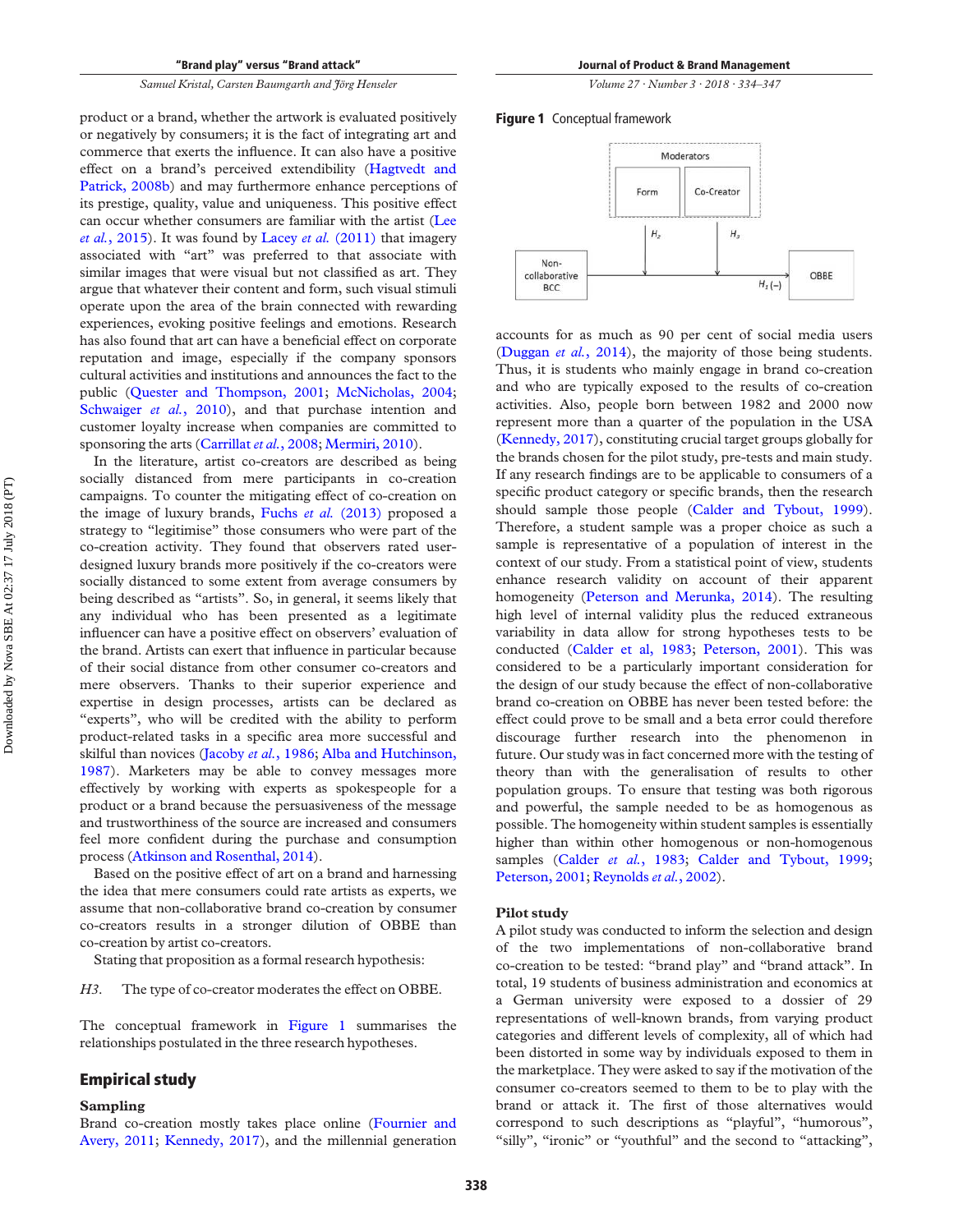"destroying", "aggressive", "threatening" or "irritating" (Aaker *et al.*[, 1988](#page-10-10); [Alden](#page-10-9) *et al.*, 2000). After identifying those logos which looked unfamiliar and could not be associated with any brand, participants allocated each of the remainder to one of three groups by writing "P" (brand play), an "A" (brand attack) or a "?" (not sure) on the image itself. Of the 29 brands, 7 were classified as either P or A.

#### **Pre-tests**

While the approach of the pilot study was exploratory, the objective of first of two pre-tests was to develop scales for the measurement of one independent variable, the form taken by non-collaborative brand co-creation: play versus attack. We used Adobe Photoshop to design a "counterpart" for each of seven logos and graphic treatments which had survived the pilot study. The counterpart of one designated A for brand attack was manipulated to depict brand play, and vice versa. As the notion of play is closely associated with the concept of humour, the play alternatives were treated humorously. The brand attack classification being related to brand-adverse events, our distorted creative treatments were associated with child labour. Examples of the distorted alternatives for two of the seven brands are shown in [Appendix](#page-14-0) .

The scales for the measurement of play and attack were based on the work of [Aaker et al \(1988\)](#page-10-10) and [Alden](#page-10-9) *et al.* (2000). Specifically, in the case of play, they were seven scale items (funny, playful, humorous, childish, silly, zany and youthful); for the attack variant, the scale comprised six items (fearful, attacking, destroying, threatening, aggressive and irritating). We allocated 38 undergraduate students of business administration, 21 of whom were female, between two subsamples which would be exposed to either the play or attack manipulation. A recording schedule presented them with one or other of the two treatments, the corresponding seven or six scale items, and rating scales anchored at  $1 =$  totally disagree and 5 = completely agree. Exploratory factor analysis found that, in the case of *brand play* measurement, two items loaded on a second factor: "childish" and "silly". Those were duly eliminated. *Brand attack* loaded on a single factor. The reliability of the scales was confirmed by Cronbach's  $\alpha$ coefficients of 0.876 for brand play and 0.915 for brand attack. A *t*-test for each of the manipulations of the two modes (play versus attack) and their respective rating scales showed that those for Adidas, Nike, Levi's and Burger King were effective and significant ([Table I\)](#page-6-0). The manipulations for Starbucks, Puma and Hewlett-Packard were not successful, and these brands were removed from the next stage.

<span id="page-6-0"></span>**Table I** Results of first pre-test

| <b>Manipulations</b>      | <b>Brand play</b> | <b>Brand attack</b> | <b>Significance</b> |
|---------------------------|-------------------|---------------------|---------------------|
| Adidas play               | 3.41              | 2.39                | $p = 0.00$          |
| <b>Adidas attack</b>      | 1.62              | 3.21                | $p = 0.00$          |
| Levi's play               | 4.16              | 1.36                | $p = 0.00$          |
| Levi's attack             | 1.41              | 3.74                | $p = 0.00$          |
| Nike play                 | 3.93              | 1.50                | $p = 0.00$          |
| Nike attack               | 1.64              | 3.00                | $p = 0.00$          |
| <b>Burger King play</b>   | 3.18              | 2.41                | $p = 0.04$          |
| <b>Burger King attack</b> | 1.46              | 2.93                | $p = 0.00$          |

*Volume 27 · Number 3 · 2018 · 334–347* 

The second pre-test adopted tried-and-tested scales for measurement of the effectiveness of a second independent variable, whether the co-creator was a consumer or an artist. Based on the mean values found in the first pre-test, we chose the Nike and Levi's brands to be the stimuli. We furthermore created purpose-written newspaper stories about the co-creation of the logos and graphic treatments presented to the participants. One reported that co-creators, either consumers or artists, had spontaneously distorted the Nike logo and visual in the two different ways shown in [Appendix](#page-14-0) and disseminated the result online. The other explained that Levi's had instigated the co-creation process by running a competition and that those "integrated" consumer or artist co-creators had chosen to attack the brand by distorting those elements in one of the two ways shown in [Appendix,](#page-14-0) rather than simply playing with them. The articles confirmed the "artist" status of the cocreator by reporting that he had exhibited in the previous year at the Museum of Modern Art in New York and was famous for distorting the graphic representation of iconic brands. Participants in this pre-test were 45 undergraduate students of business administration, 26 of whom were female. They read the article on the first brand before seeing the distorted visual image and then responding on a Likert scale anchored at 1 = totally disagree and  $5 =$  completely agree to the statements "This graphic treatment of the brand is art" and "The co-creator is an artist", adopted from a study by [Hagtvedt and](#page-11-16)  [Patrick \(2008a](#page-11-16)). They then repeated the procedure for the second brand. The results showed that the manipulation of co-creator type had been effective. In the case of the brand play treatment for Nike (artist co-creator against consumer co-creator), the distorted logo and transformed strapline seen in [Appendix](#page-14-0) were evaluated as art  $(4.18 > 1.81; p = 0.00)$  and the creator as an artist  $(4.27 > 2.09; p = 0.00)$ . For the brand attack alternative (artist co-creator against consumer co-creator), in which the "swoosh" logo was unaltered but the strapline was clearly polemical, the treatment was again evaluated as art  $(3.63 > 1.66; p = 0.01)$  and the creator as an artist  $(3.72 > 1.83; p = 0.00)$ . With regard to Levi's, the brand play treatment (artist co-creator against consumer co-creator), involving an anagram of the brand name and an image of Elvis Presley, as also shown in [Appendix,](#page-14-0) the treatment was assessed as art  $(3.83 > 1.54; p = 0.00)$  and the creator as an artist  $(4.25 > 1.72; p = 0.00)$ . In the brand attack variation in which the brand logo was intact but the visual unarguably hostile, the treatment was once more seen as art  $(3.72 > 1.63; p = 0.00)$ and the creator as an artist  $(4.18 > 1.54; p = 0.00)$ .

#### **Study**

In the mixed design of our study, the within-subjects factor was elapsed time and the  $2 \times 2$  between-subjects factors were formed (brand play versus brand attack) and typed (consumer as co-creator versus artist as co-creator). The F-tests were Greenhouse–Geisser adjusted. The 255 participants in the main study were students at a German university, three quarters of whom (76 per cent) were studying Business Administration and Economics; their average age was 23 and 60 per cent were female. Though it would be risky to generalise such a specific sample, a significant proportion of users of Levi's and Nike products are indeed of student age. With that proviso, the findings presented in the next sub-section are an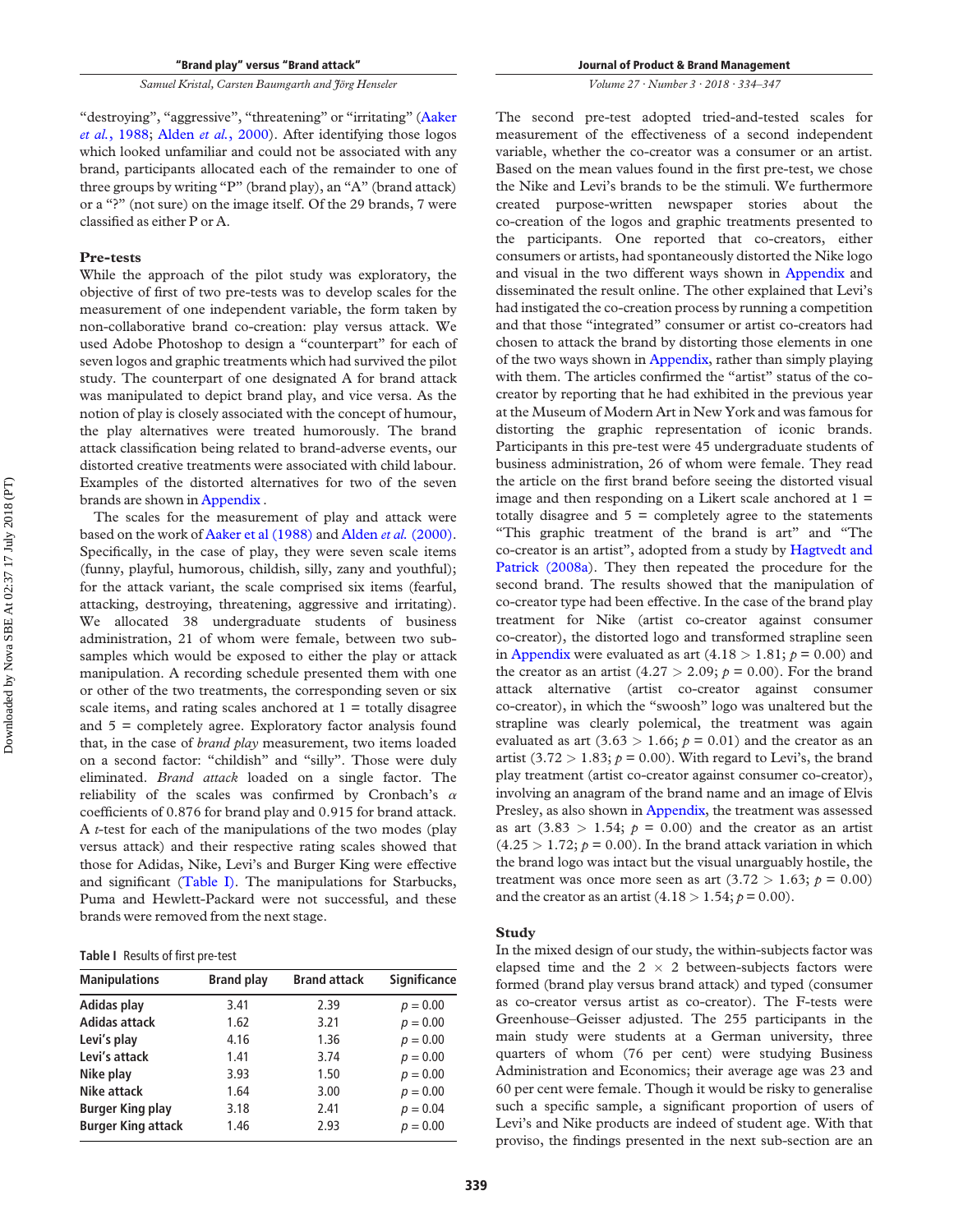The experimental procedure comprised before-and-after measurement of OBBE with a period of unrelated activity sandwiched between the two measurements. In the before phase, participants were given a dossier containing nonmanipulated treatments of advertisements for Nike and Levi's and also for the German chocolate brand Milka, an extra stimulus placed in the middle of the dossier to distract them from the exact purpose of the study. OBBE was measured for all three brands to capture the baseline brand equity of each. Completion of the "before" measurement scales was followed by 45 min of "filler" activity unrelated to the experimental scenarios, the purpose of which was again to deflect attention from the exact purpose of the experiment.

For after-measurement of OBBE, participants were given a second dossier containing the pre-tested manipulated versions of the visual treatments and newspaper articles relating to Levi's and Nike, attributed to the intervention of an artist or a consumer, plus non-manipulated Milka stimuli and an entirely neutral newspaper article. They completed the same rating scales as before, measuring their perceptions of the brand equity of Nike, Levi's and Milka in the various experimental conditions described.

The particular focus of the main study was the dilution in OBBE, which would be demonstrated by a negative difference in before-and-after values for OBBE, as in studies by [Pullig](#page-12-19)  *et al.* [\(2006\)](#page-12-19) and [Bambauer-Sachse and Mangold \(2011\).](#page-10-8)

[Table II](#page-7-0) shows the 11 different items chosen to measure the dependent variable OBBE, which have been used in a recent study by [Kristal](#page-12-18) *et al.* (2016). Those are derived from scales for the measurement of OBBE in several earlier studies ([Yoo and](#page-13-4)  [Donthu, 2001](#page-13-4); [Atilgan](#page-10-16) *et al.*, 2005; [Bravo Gil](#page-10-17) *et al.*, 2007; [Lehmann](#page-12-33) *et al.*, 2008). The reliability of the current scale was confirmed for both brands in the before and after measurement by the Cronbach's  $\alpha$  coefficient (Levi'sbefore = 0.908; Levi's<sub>after</sub> =  $0.939$ ; Nike<sub>before</sub> =  $0.858$ ; Nike<sub>after</sub> =  $0.954$ ).

The effectiveness of both manipulations was checked again for the main study by the same measures as in the pre-tests. T-tests showed the effectiveness and significance of the form of non-collaborative brand co-creation: Nike<sub>bp</sub> (4.45 play >

*Volume 27 · Number 3 · 2018 · 334–347* 

1.53 attack;  $p = 0.00$ ); Nike<sub>ba</sub> (4.15 attack > 1.40 play;  $p =$ 0.00); Levi's<sub>bp</sub> (4.35 play > 1.38 attack;  $p = 0.00$ ); Levi's<sub>ba</sub>  $(4.27 \text{ attack} > 1.26 \text{ play}; p = 0.00)$ ; they also confirmed that variation between artist and consumer co-creation and the manipulation of the art work were significant for both brands: Nike<sub>artist vs consumer  $(4.06 > 2.17; p = 0.00) -$  Nike<sub>art work vs no art</sub></sub>  $(3.67 > 2.11; p = 0.00)$ ; Levi's<sub>artist vs consumer  $(3.84 > 1.95; p =$ </sub>  $(0.00) -$  Levi's<sub>art work vs no art</sub>  $(3.51 > 2.07; p = 0.00)$ .

#### **Findings**

A repeated-measures ANOVA tested the postulated framework, finding that there was a significant pre-post difference in OBBE values for Levi's and Nike. *H1* can be accepted for both brands as non-collaborative co-creation affected OBBE negatively, as shown in [Figure 2](#page-8-0). In the case of Nike [F (1,242) = 101.139,  $p = 0.000$ ], the extent of dilution was 0.61 (OBBE<sub>before</sub> 4.19 > OBBE<sub>after</sub> 3.58); for Levi's  $[F (1,246) = 138.877, p = 0.000],$  it was 0.63 (OBBE<sub>before</sub>  $3.84$  > OBBE<sub>after</sub>  $3.21$ ). There was no interaction effect between the form of treatment or type of non-collaborative co-creator for either Nike [F (1,242) = 0.266,  $p = 0.606$ ] or Levi's [F  $(1,246) = 0.778$ ,  $p = 0.379$ ]. We can therefore proceed to the testing of the remaining hypotheses.

*H2* was supported for both tested brands, so it can be stated that the form of non-collaborative co-creation does moderate the effect on OBEE. In the case of Nike  $[F(1,242) = 110.827,$  $p = 0.000; \eta_p^2 = 0.314$ , in particular, brand play affected OBBE marginally. The dilution of  $-0.03$  (OBBE<sub>before</sub> 4.16 <  $OBBE<sub>after</sub> 4.19$ ) points to a slight positive effect of brand play on OBBE. The brand attack format caused a definite dilution of 1.23 (OBBE<sub>before</sub> 4.23 > OBBE<sub>after</sub> 3.00). For Levi's [F (1,  $246$  = 70. 378,  $p = 0.000$ ;  $\eta_p^2 = 0.222$ , the dilution resulting from the brand play treatment was 0.16 (OBBE<sub>before</sub> 3.82 >  $OBBE<sub>after</sub>$  3.66), while that attributable to brand attack was 1.13 (OBBE<sub>before</sub> 3.86  $>$  OBBE<sub>after</sub> 2.73). *H3* was supported for both brands, and it can therefore be stated that the type of co-creator type does moderate the effect on OBBE. The results for Nike [F (1,242) = 23.589,  $p = 0.000$ ;  $\eta_p^2 = 0.089$ ] were that believing the co-creator to be a consumer brought about a dilution of  $0.94$  (OBBE<sub>before</sub>  $4.24$  > OBBE<sub>after</sub> 3.30) and believing him to be an artist a figure of  $0.25$  (OBBE<sub>before</sub>

<span id="page-7-0"></span>

| <b>Table II</b> Scales for the measurement of OBBE |  |
|----------------------------------------------------|--|
|----------------------------------------------------|--|

| <b>Theme</b>              | Question                                                |                         |
|---------------------------|---------------------------------------------------------|-------------------------|
| <b>Brand awareness</b>    | I can recognise Brand X among other competing brands    | Yoo and Donthu (2001)   |
|                           |                                                         | Atilgan et al. (2005)   |
|                           |                                                         | Bravo Gil et al. (2007) |
| <b>Brand associations</b> | Some characteristics of Brand X come to my mind quickly | Yoo and Donthu (2001)   |
|                           | I can quickly recall the symbol or logo of Brand X      | Atilgan et al. (2005)   |
|                           |                                                         | Bravo Gil et al. (2007) |
| Perceived quality         | Brand X is good quality                                 | Atilgan et al. (2005)   |
|                           | Brand X performs well                                   | Lehmann et al. (2008)   |
| Innovation                | Brand X is innovative                                   | Lehmann et al. (2008)   |
|                           | Brand X constantly improves its products                |                         |
| <b>Differentiation</b>    | Brand X stands out from its competitors                 | Lehmann et al. (2008)   |
|                           | Brand X is in a class by itself                         |                         |
| <b>Relevance</b>          | Brand X is relevant to me                               | Lehmann et al. (2008)   |
|                           | Brand X fits my lifestyle                               |                         |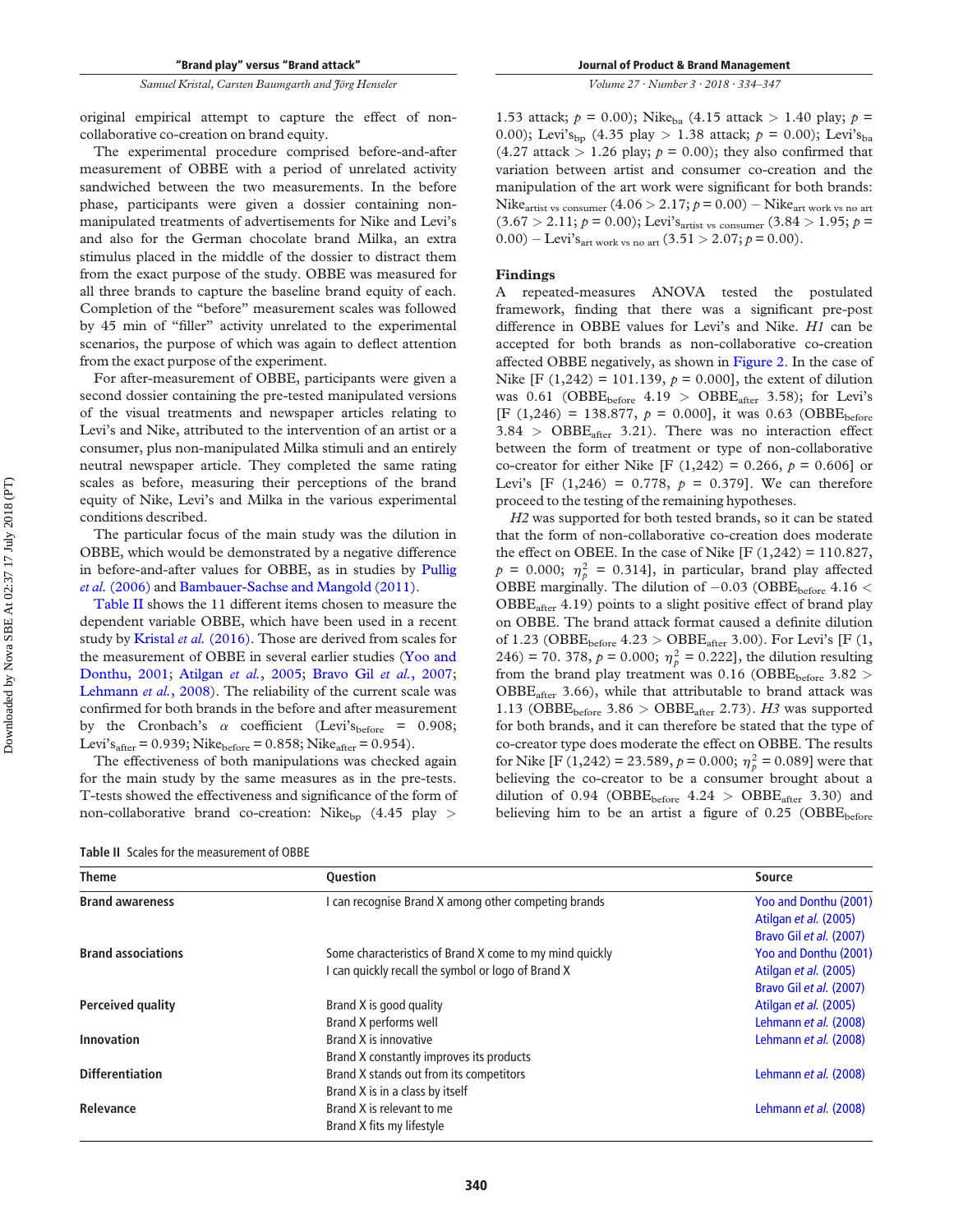*Volume 27 · Number 3 · 2018 · 334–347* 

<span id="page-8-0"></span>



 $4.14 > \text{OBBE}_{\text{after}}$  3.89). For Levi's [F (1,246) = 18. 298,  $p =$ 0.000;  $\eta_p^2 = 0.069$ , belief in a consumer co-creator resulted in a dilution of 0.92 (OBBE<sub>before</sub>  $3.82 > \text{OBBE}_{\text{after}}$  2.90), while the value if the co-creator was presented as an artist was 0.36  $(OBBE<sub>before</sub> 3.85 > OBBE<sub>after</sub> 3.49).$ 

The dilution measured in the four sub-groups is shown in [Table III](#page-8-1). In the case of the brand play treatment of Nike, representing it as the work of a consumer co-creator led to a dilution of 0.22 (OBBE<sub>before</sub>  $4.25 > \text{OBBE}_{\text{after}} 4.03$ ), while the belief that it was the work of an artist resulted in a value of  $-0.28$  (OBBE<sub>before</sub>  $4.07 <$  OBBE<sub>after</sub> 4.35). These results indicate a before-and-after diminution and improvement in OBBE. The combination of brand attack and noncollaborative co-creation by a consumer resulted in a dilution of 1.49 (OBBE<sub>before</sub>  $4.23 >$  OBBE<sub>after</sub> 2.74); the value for the artist co-creator was  $0.87$  (OBBE<sub>before</sub>  $4.22$ ) OBBEafter 3.35). With respect to Levi's, dilution brought about by the brand play treatment being attributed to a consumer co-creator was 0.38 (OBBE<sub>before</sub> 3.80 > OBBEafter 3.42). There was no measurable dilution if the co-creator was said to be an artist (OBBE $_{before}$  3.83 =  $OBBE<sub>after</sub>$  3.83). The brand attack treatment attributed to a consumer co-creator resulted in a dilution of 1.39 (OBBE<sub>before</sub>  $3.85 > \text{OBBE}_{\text{after}}$  2.46); when the co-creator was believed to be an artist, the dilution was 0.83 (OBBE<sub>before</sub> 3.87 > OBBE<sub>after</sub> 3.04).

#### **General discussion**

#### **Theoretical implications**

The academic literature contains a large corpus of research on the beneficial effects of co-creation on the product or the brand. It does not, however, offer sufficient evidence of consequences and brand-related effects if co-creation "goes wrong". The findings of our study confirm the theoretical proposition that the phenomenon of co-creation of a brand entails loss of control to some extent over public perceptions of the brand's meanings, which can be steered in directions unintended by an original branding strategy.

Our study identified, described and defined the phenomenon of non-collaborative co-creation to clarify the process by which brand meanings can be subverted during co-creation. In particular, we conceptualised two forms of co-creation: *brand play* as the playful parodying of brand meanings, as suggested by [Fournier and Avery \(2011\),](#page-11-6) and *brand attack* as the expression of negative emotions or even hate for the brand, as identified by [Demirbag-Kaplan](#page-11-26) *et al.* (2015) and [Hegner](#page-11-7) *et al.*  [\(2017\).](#page-11-7) Our study joins a small number of others to explicitly analyse the effect of negative co-creation, for example, those by Echeverri, and Skalen (2011), [Gebauer](#page-11-11) *et al.* (2013) or [Greer](#page-11-12)  [\(2015\).](#page-11-12) It is the very first, to the best of our knowledge, to explore how that affects observers' perceptions of brand equity. Our findings can be extremely valuable, given that the creation of brand-related parodies and the expression of negativity

<span id="page-8-1"></span>

| Table III Dilution of OBBE after experimental treatments |  |
|----------------------------------------------------------|--|
|----------------------------------------------------------|--|

| <b>Brands</b>                | Consumer/play | Consumer/attack | Artist/play | Artist/attack |
|------------------------------|---------------|-----------------|-------------|---------------|
| Nike                         |               |                 |             |               |
| <b>OBBE</b> before           | 4.25          | 4.23            | 4.07        | 4.22          |
| <b>OBBE</b> <sub>after</sub> | 4.03          | 2.74            | 4.35        | 3.35          |
| Dilution (before-after)      | 0.22          | 1.49            | $-0.28$     | 0.87          |
| Levi's                       |               |                 |             |               |
| OBBE <sub>before</sub>       | 3.8           | 3.85            | 3.83        | 3.87          |
| <b>OBBE</b> <sub>after</sub> | 3.42          | 2.46            | 3.83        | 3.04          |
| Dilution (before-after)      | 0.38          | 1.39            | 0.00        | 0.83          |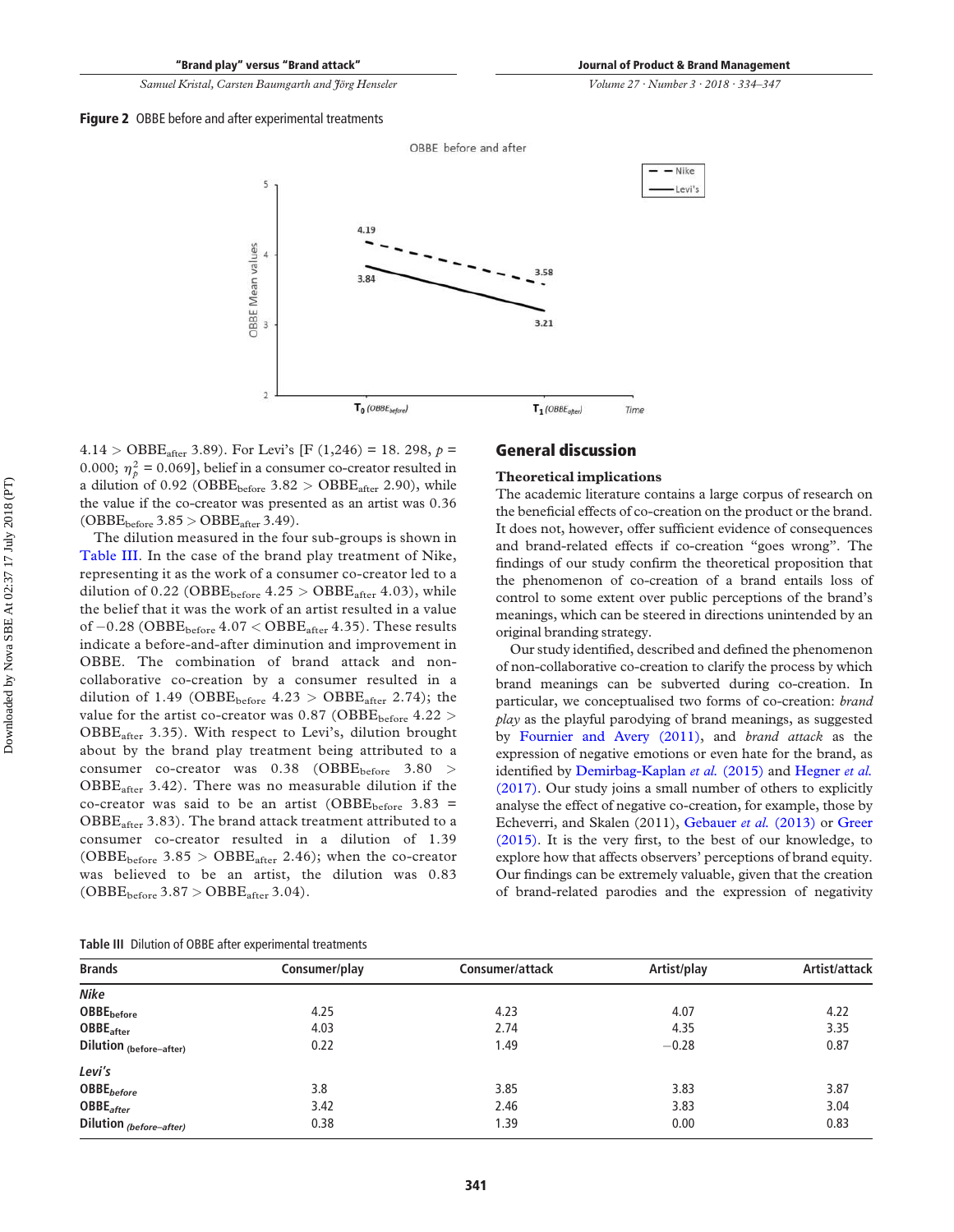towards brands together represent a current and developing trend in co-creation ([Fournier and Alvarez, 2013](#page-11-9); [Cova and](#page-10-3)  [D'Antone, 2016;](#page-10-3) [Veloutsou and Guzman, 2017](#page-13-2)). Our study shows that co-creation which goes wrong is strongly driven by risk-affecting brands in general and high-equity brands in particular. Brand meanings created by non-collaborative co-creators are starting to compete with the brand meanings that brand managers have set out initially created through their branding strategies. Thus, in contrast to the characteristically positive tenor of brand co-creation studies, we have come to a contrasting conclusion with regards to its effect. We found that a "brand attack" co-creation mode caused a stronger dilution of OBBE than "brand play", and that co-creation by consumers caused a stronger dilution than that executed by artists. To be precise, brand play by a consumer resulted in lesser before-after dilution of OBBE than brand attack by the same co-creator. The result of brand play by an artist was either a positive improvement in OBBE or no measurable effect at all. Our findings are therefore in line with those of previous studies on effects of art on brands, such as that by [Hagtvedt and Patrick \(2008a\)](#page-11-16).

Our study furthermore answers two specific needs identified by previous researchers: first, for more and better research on the inherent risks and dangers of co-creation ([Plé and](#page-12-17)  [Chumpitaz Cáceres, 2010;](#page-12-17) [Echeverri and Skalen, 2011](#page-11-10); [Gebauer](#page-11-11) *et al.*, 2013; [Greer, 2015](#page-11-12)); second, for more studies of independent observers of co-creation to extend the limited body of knowledge about their responses (Ind *et al.*[, 2013](#page-11-21); [Fuchs](#page-11-17) *et al.*, 2013).

#### **Managerial implications**

Co-creation marks a shift from management-oriented brand building to a collaborative process in which stakeholders become increasingly empowered. In its non-collaborative form, it can disrupt brand managers' efforts to strengthen the brand and load it with powerful meaning. Subverted versions of those meanings can begin to compete with the original concepts communicated via marketing campaigns and generate what has been described in the literature as a "doppelganger" brand meaning ([Giesler, 2012\)](#page-11-13), which can potentially be caused by either brand play or brand attack and can lead to a significant dilution of observers' evaluation of the brand's equity. There is thus a strategic need for non-collaborative co-creation to be monitored and managed, especially when it takes the brand attack form and initial brand meanings begin to be damaged by virally dispersed unflattering brand meanings. Brand strategists must become familiar with viral environments, such as the blogosphere or brand communities, and monitor those regularly for evidence of anti-brand sentiments. IBM's *Social Sentiment Index*, for instance, aggregates and gauges content from a range of social media platforms, distinguishing sarcastic and negative opinion from sincere and positive commentary and identifying such specific trends as critical and disruptive material ([www.ibm.com, 2016](#page-13-5)).

However, echoing the conclusion of Popp *et al.* [\(2016\)](#page-12-14) with respect to anti-brand communities, we propose that noncollaborative brand co-creation also sounds a wake-up call for brand managers to make the necessary improvements. Early warning of the subversion of brand meanings can provide strategists with insights that could be usefully applied to branding activities capable of strengthening the brand and *Volume 27 · Number 3 · 2018 · 334–347* 

thereby rendering non-collaborative behaviour beneficial for the brand and its meaning.

Brand-related parodies could be a sign of much-coveted cultural resonance for the original brand meaning ([Fournier](#page-11-9)  [and Alvarez, 2013\)](#page-11-9), particularly when they have been executed by artists. Our study has found that "brand play" initiatives executed by artists can have a positive effect on OBBE. We therefore advise practitioners to think about intentional cooperation with artists to the extent of suggesting that they playfully engage in brand co-creation. Many well-known companies do in fact invite artists to engage in various co-creation processes. For example, as long ago as 1975, BMW began to invite famous artists to propose their own model designs, which are exhibited in a company museum and at art exhibitions around the world; in 1985, the Swedish vodka brand Absolut invited Andy Warhol to play with the design of their bottle; in 2014, the luxury fashion brand Louis Vuitton opened its own art museum after a decade of involving artist and architects in the creation of limited editions, the design of their shops and other communications in general.

#### **Limitations and further research**

Although our study offers a more complete insight into how noncollaborative co-creation affects OBBE than can be gleaned from the literature to date, certain limitations need to be taken into account, which in turn suggest directions for further research.

The results of the analyses of the empirical data should be treated with appropriate caution, given that the participants in the study were university students, mostly studying business administration and economics. The risk of generalising from that sample is mitigated by the fact that students do represent a significant proportion of the target markets for the brands chosen to be the experimental stimuli. Also, our study was not concerned with the generalisability of our results to other populations but rather was focussed on theory testing with respect to an unknown effect; a highly homogenous sample was accordingly appropriate. Though the results could therefore be of interest and use to Nike and Levi's, and to other companies targeting similar markets, it would nevertheless be advisable to replicate our study with a more heterogeneous sample.

Our paper has not commented on the dimensionality of value co-creation behaviour and its conceptual richness. Further research could usefully explore how value co-creation dimensions, particularly customer participation behaviour and citizenship behaviour, relate to an unsuccessful outcome of the co-creation process. It would be very valuable to focus on the role of customer behaviour in value co-creation to detect weaknesses in the process. Future research could investigate exactly what customer participation and customer citizenship behaviour need to look like so that the value co-creation process itself is successful (Yi *et al.*[, 2011](#page-13-6); [Yi and Gong, 2013](#page-13-7)). Such insights would also help strategists to understand which forms of co-creator behaviour lead to undesired outcomes.

Another issue for future research is the intensity of noncollaborative co-creation. In our study, participants read descriptions and discussion of the co-created material in (purpose-written) newspaper articles, which are generally considered to be a fairly a low-engagement medium. The effect on OBBE might possibly be greater if the experience and intensity of non-collaborative co-creation are stronger.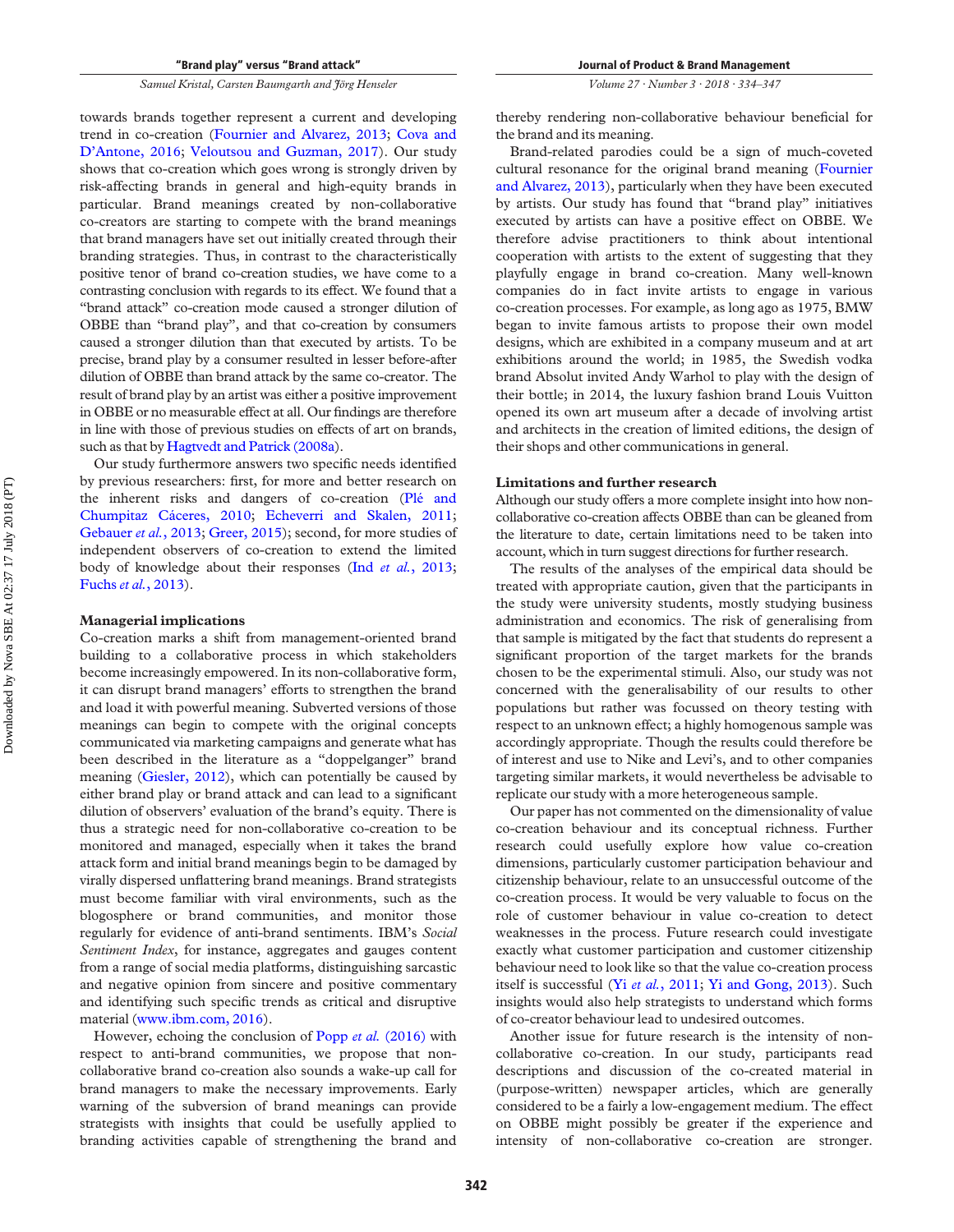Consider the "Dismaland" project organised by the celebrated graffiti artist Banksy, a pop-up parody of an amusement park on a run-down site in a faded seaside resort in the south-west of England, featuring grumpy guards, funereal theme park games and negatively provocative artworks by about 60 international artists. Visitors walking through the creation were part of the experience. This high level of experience and the highinvolvement nature of the non-collaboratively co-created images might be expected to intensify the effect, presumably negative, that they had on the visitor-observers.

With regards to artists as co-creators, it would be interesting to investigate whether payment for their participation yielded a different result in terms of OBBE from non-paid co-creation. In the scenario of our study, the artist co-creator was not engaged by the organisation but had subverted the stimulus materials without the company's knowledge and consent. In practice, many companies today do purposely integrate artists into their creative and communicative operations with the express intention of benefiting the brand. A future study could test how independent observers perceive such paid-for integration of artists into promotion of a brand. Some might feel that payment removes the freedom and creativity, normally characterising art, and hence diminishes the positive effect of artist co-creators.

In our study, participants learnt about non-collaborative brand co-creation via newspaper articles. A future investigation could test whether the form of non-collaborative co-creation and the type of co-creator have a different potential to make the co-created material go viral and, if so, whether there would be a corresponding influence on the established effect on OBBE. For instance, brand attack might be more likely to be noticed by observers than brand play. Similarly, co-creation by artists might bring about a weaker dilution in OBBE than co-creation by consumers. However, if the work of the former reaches more observers online and offline than the initiatives of the latter, the more widespread perception of the subversion should also generate a stronger dilution.

Finally, our scenario invoked direct distortion of two brand logos and associated visual treatments. The possibility exists, however, that a brand might be used as metaphorical element on the basis of which to make a critical socio-political statement; the brand itself is not the primary goal of the attack, but only the means to an end. For instance, a painting by a Dutch artist depicted an obviously starving African boy holding a Louis Vuitton handbag and a chihuaha. The intention was that the juxtaposition of the handbag, symbolising Western affluence with African starvation would draw attention to the sociopolitical situation in Dafur. Similarly, the aim of a painting of a squashed Coca-Cola can by a Russian-German artist was not to attack the brand but to highlight pollution and the throwaway mentality of consumers. The question is whether such indirect brand attacks have any effect on OBBE and, if so, if the effect is any different from the results of our experiment.

#### **References**

- <span id="page-10-10"></span>Aaker, D., Stayman, D. and Vezina, R. (1988), "Identifying feelings elicited by advertising", *[Psychology and Marketing](https://www.emeraldinsight.com/action/showLinks?doi=10.1108%2FJPBM-01-2017-1405&crossref=10.1002%2Fmar.4220050102&citationId=p_1)*, Vol. 5 No. 1, pp. 1-16.
- <span id="page-10-12"></span>Alba, J.W. and Hutchinson, J.W. (1987), "Dimensions of consumer expertise", *[Journal of Consumer Research](https://www.emeraldinsight.com/action/showLinks?doi=10.1108%2FJPBM-01-2017-1405&crossref=10.1086%2F209080&isi=A1987G554200001&citationId=p_2)*, Vol. 13 No. 4, pp. 411-454.

*Volume 27 · Number 3 · 2018 · 334–347* 

- <span id="page-10-9"></span>Alden, D., Mukherjee, A. and Hoyer, W. (2000), "The effects of incongruity, surprise and positive moderators on perceived humor in television advertising", *[Journal of Advertising](https://www.emeraldinsight.com/action/showLinks?doi=10.1108%2FJPBM-01-2017-1405&crossref=10.1080%2F00913367.2000.10673605&isi=000165580800001&citationId=p_3)*, Vol. 29 No. 2, pp. 1-15.
- <span id="page-10-16"></span>Atilgan, E., Aksoy, S. and Akinci, S. (2005), "Determinants of the Brand equity: a verification approach in the beverage industry in Turkey", *[Marketing Intelligence & Planning](https://www.emeraldinsight.com/action/showLinks?doi=10.1108%2FJPBM-01-2017-1405&system=10.1108%2F02634500510597283&citationId=p_4)*, Vol. 23 No. 3, pp. 237-248.
- <span id="page-10-13"></span>Atkinson, L. and Rosenthal, S. (2014), "Signaling the green sell: the influence of eco-label source, argument specificity, and product involvement on consumer trust", *[Journal of](https://www.emeraldinsight.com/action/showLinks?doi=10.1108%2FJPBM-01-2017-1405&crossref=10.1080%2F00913367.2013.834803&isi=000330713500004&citationId=p_5)  [Advertising](https://www.emeraldinsight.com/action/showLinks?doi=10.1108%2FJPBM-01-2017-1405&crossref=10.1080%2F00913367.2013.834803&isi=000330713500004&citationId=p_5)*, Vol. 43 No. 1, pp. 33-45.
- <span id="page-10-8"></span>Bambauer-Sachse, S. and Mangold, S. (2011), "Brand equity dilution through negative online word-of-mouth communication", *[Journal of Retailing and Consumer Services](https://www.emeraldinsight.com/action/showLinks?doi=10.1108%2FJPBM-01-2017-1405&crossref=10.1016%2Fj.jretconser.2010.09.003&citationId=p_6)*, Vol. 18 No. 1, pp. 38-45.
- <span id="page-10-0"></span>Black, I. and Veloutsou, C. (2017), "Working consumers: cocreation of Brand identity, consumer identity and Brand community identity", *[Journal of Business Research](https://www.emeraldinsight.com/action/showLinks?doi=10.1108%2FJPBM-01-2017-1405&crossref=10.1016%2Fj.jbusres.2016.07.012&isi=000388053500045&citationId=p_7)*, Vol. 70, pp. 416-429.
- <span id="page-10-2"></span>Blazenhoff, R. (2012), "Fat Tony vinyl figure by Ron English satirizes Kellogg's Tony the Tiger", available at: [http://](http://laughingsquid.com/fat-tony-vinyl-figure-by-ron-english-satirizeskelloggs-tony-the-tiger/)  [laughingsquid.com/fat-tony-vinyl-figure-by-ron-english](http://laughingsquid.com/fat-tony-vinyl-figure-by-ron-english-satirizeskelloggs-tony-the-tiger/)[satirizeskelloggs-tony-the-tiger/](http://laughingsquid.com/fat-tony-vinyl-figure-by-ron-english-satirizeskelloggs-tony-the-tiger/) (accessed 17 October 2015).
- <span id="page-10-1"></span>Borghini, S., Visconti, L., Anderson, L. and Sherry, J. Jr. (2010), "Symbiotic postures of commercial advertising and street art", *[Journal of Advertising](https://www.emeraldinsight.com/action/showLinks?doi=10.1108%2FJPBM-01-2017-1405&crossref=10.2753%2FJOA0091-3367390308&isi=000281930200008&citationId=p_9)*, Vol. 39 No. 3, pp. 113-126.
- <span id="page-10-17"></span>Bravo Gil, R., Fraj Andrés, E. and Martínez Salinas, E. (2007), "Family as a source of consumer-based Brand equity", *[Journal of Product & Brand Management](https://www.emeraldinsight.com/action/showLinks?doi=10.1108%2FJPBM-01-2017-1405&system=10.1108%2F10610420710751564&citationId=p_10)*, Vol. 16 No. 3, pp. 188-199.
- <span id="page-10-14"></span>Calder, B. and Tybout, A.M. (1999), "A vision of theory, research, and the future of business schools", *[Journal of the](https://www.emeraldinsight.com/action/showLinks?doi=10.1108%2FJPBM-01-2017-1405&crossref=10.1177%2F0092070399273006&isi=000080811800006&citationId=p_11)  [Academy of Marketing Science](https://www.emeraldinsight.com/action/showLinks?doi=10.1108%2FJPBM-01-2017-1405&crossref=10.1177%2F0092070399273006&isi=000080811800006&citationId=p_11)*, Vol. 27 No. 3, pp. 359-366.
- <span id="page-10-15"></span>Calder, B., Phillips, L. and Tybout, A. (1983), "Beyond external validity", *[Journal of Consumer Research](https://www.emeraldinsight.com/action/showLinks?doi=10.1108%2FJPBM-01-2017-1405&crossref=10.1086%2F208950&isi=A1983QX74800010&citationId=p_12)*, Vol. 10 No. 1, pp. 112-114.
- <span id="page-10-11"></span>Carrillat, F.A., D'astous, A. and Colbert, F. (2008), "The effectiveness of art venue sponsorship: an attribution perspective", *Journal of Sponsorship*, Vol. 1 No. 3, pp. 274-285.
- <span id="page-10-5"></span>Chang, W. and Taylor, S. (2016), "The effectiveness of customer participation in new product development: a metaanalysis", *[Journal of Marketing](https://www.emeraldinsight.com/action/showLinks?doi=10.1108%2FJPBM-01-2017-1405&crossref=10.1509%2Fjm.14.0057&isi=000373474300003&citationId=p_14)*, Vol. 80 No. 1, pp. 47-64.
- <span id="page-10-7"></span>Chatzipanagiotou, K., Veloutsou, C. and Christodoulides, G. (2016), "Decoding the complexity of the consumer-based brand equity process", *[Journal of Business Research](https://www.emeraldinsight.com/action/showLinks?doi=10.1108%2FJPBM-01-2017-1405&crossref=10.1016%2Fj.jbusres.2016.04.159&isi=000383936800126&citationId=p_15)*, Vol. 69 No. 11, pp. 5479-5486.
- <span id="page-10-6"></span>Christodoulides, G., Cadogan, J. and Veloutsou, C. (2015), "Consumer-based Brand equity measurement: lessons learned from an international study", *[International Marketing](https://www.emeraldinsight.com/action/showLinks?doi=10.1108%2FJPBM-01-2017-1405&system=10.1108%2FIMR-10-2013-0242&isi=000356441500004&citationId=p_16)  [Review](https://www.emeraldinsight.com/action/showLinks?doi=10.1108%2FJPBM-01-2017-1405&system=10.1108%2FIMR-10-2013-0242&isi=000356441500004&citationId=p_16)*, Vol. 32 Nos 3/4, pp. 307-328.
- <span id="page-10-3"></span>Cova, B. and D'Antone, S. (2016), "Brand iconicity vs anticonsumption well-being concerns: the Nutella palm oil conflict", *[Journal of Consumer Affairs](https://www.emeraldinsight.com/action/showLinks?doi=10.1108%2FJPBM-01-2017-1405&crossref=10.1111%2Fjoca.12082&isi=000372327400008&citationId=p_17)*, Vol. 50 No. 1, pp. 166-192.
- <span id="page-10-4"></span>Cova, B. and Pace, S. (2006), "Brand community of convenience products: new forms of customer empowerment – the case my Nutella the community", *[European Journal of](https://www.emeraldinsight.com/action/showLinks?doi=10.1108%2FJPBM-01-2017-1405&system=10.1108%2F03090560610681023&isi=000241508300011&citationId=p_18)  [Marketing](https://www.emeraldinsight.com/action/showLinks?doi=10.1108%2FJPBM-01-2017-1405&system=10.1108%2F03090560610681023&isi=000241508300011&citationId=p_18)*, Vol. 40 Nos 9/10, pp. 1087-1105.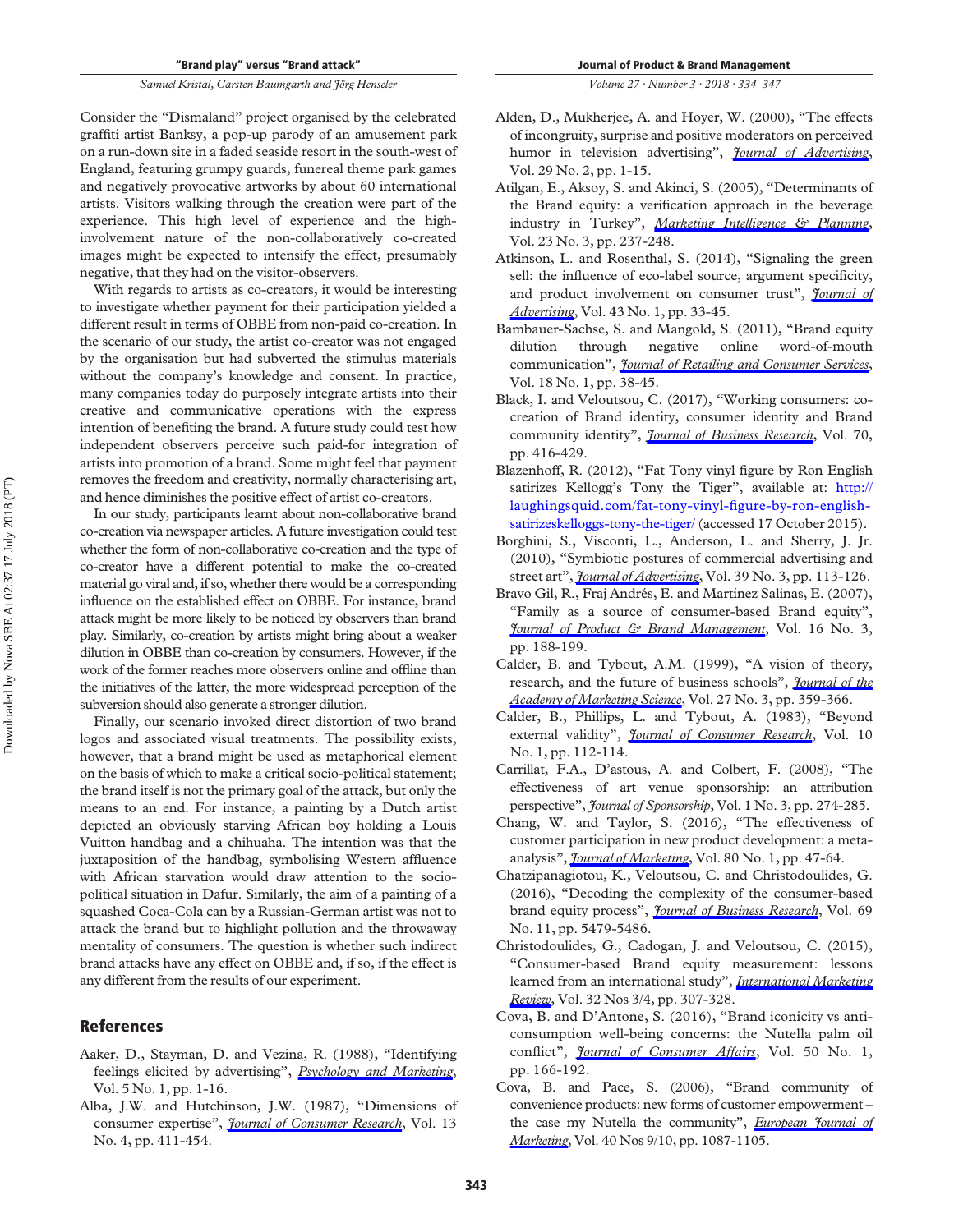- <span id="page-11-4"></span>Cova, B. and Paranque, B. (2016), "Value slippage in Brand transformation: a conceptualization", *[Journal of Product &](https://www.emeraldinsight.com/action/showLinks?doi=10.1108%2FJPBM-01-2017-1405&system=10.1108%2FJPBM-12-2015-1058&isi=000374182300002&citationId=p_19)  [Brand Management](https://www.emeraldinsight.com/action/showLinks?doi=10.1108%2FJPBM-01-2017-1405&system=10.1108%2FJPBM-12-2015-1058&isi=000374182300002&citationId=p_19)*, Vol. 25 No. 1, pp. 3-10.
- <span id="page-11-24"></span>Cova, B. and White, T. (2010), "Counter-Brand and alter-Brand communities: the impact of web 2.0 on tribal marketing approaches", *[Journal of Marketing Management](https://www.emeraldinsight.com/action/showLinks?doi=10.1108%2FJPBM-01-2017-1405&crossref=10.1080%2F02672570903566276&citationId=p_20)*, Vol. 26 Nos 3/4, pp. 256-270.
- <span id="page-11-19"></span>Cui, A. and Wu, F. (2016), "The impact of customer involvement on new product development: Contingent and substitutive effects", *[Journal of Product Innovation](https://www.emeraldinsight.com/action/showLinks?doi=10.1108%2FJPBM-01-2017-1405&crossref=10.1111%2Fjpim.12326&isi=000389406100005&citationId=p_21)  [Management](https://www.emeraldinsight.com/action/showLinks?doi=10.1108%2FJPBM-01-2017-1405&crossref=10.1111%2Fjpim.12326&isi=000389406100005&citationId=p_21)*, Vol. 34 No. 1, pp. 60-80.
- <span id="page-11-28"></span>Dawar, N. and Pillutla, M.M. (2000), "Impact of productharm crises on Brand equity: the moderating role of consumer expectations", *[Journal of Marketing Research](https://www.emeraldinsight.com/action/showLinks?doi=10.1108%2FJPBM-01-2017-1405&crossref=10.1509%2Fjmkr.37.2.215.18729&isi=000087116900006&citationId=p_22)*, Vol. 37 No. 2, pp. 215-226.
- <span id="page-11-26"></span>Demirbag-Kaplan, M., Yildirim, C., Gulden, S. and Aktan, D. (2015), "I love to hate you: loyalty for disliked brands and the role of nostalgia", *[Journal of Brand Management](https://www.emeraldinsight.com/action/showLinks?doi=10.1108%2FJPBM-01-2017-1405&crossref=10.1057%2Fbm.2015.10&isi=000365627800003&citationId=p_23)*, Vol. 22 No. 2, pp. 136-153.
- <span id="page-11-25"></span>Dessart, L., Morgan-Thomas, A. and Veloutsou, C. (2016), "What drives anti-brand community behaviours: an examination of online hate of technology brands", in Obal, M., Krey N. and Bushardt, C. (Eds), *[Let's Get Engaged!](https://www.emeraldinsight.com/action/showLinks?doi=10.1108%2FJPBM-01-2017-1405&crossref=10.1007%2F978-3-319-11815-4_138&citationId=p_24)  [Crossing the Threshold of Marketing's Engagement Era](https://www.emeraldinsight.com/action/showLinks?doi=10.1108%2FJPBM-01-2017-1405&crossref=10.1007%2F978-3-319-11815-4_138&citationId=p_24)*, Springer International, New York, pp. 473-477.
- <span id="page-11-2"></span>Dessart, L., Veloutsou, C. and Morgan-Thomas, A. (2015), "Consumer engagement in online Brand communities: a social media perspective", *[Journal of Product & Brand](https://www.emeraldinsight.com/action/showLinks?doi=10.1108%2FJPBM-01-2017-1405&system=10.1108%2FJPBM-06-2014-0635&isi=000359436600003&citationId=p_25)  [Management](https://www.emeraldinsight.com/action/showLinks?doi=10.1108%2FJPBM-01-2017-1405&system=10.1108%2FJPBM-06-2014-0635&isi=000359436600003&citationId=p_25)*, Vol. 24 No. 1, pp. 28-42.
- <span id="page-11-33"></span>Duggan, M., Ellison, N., Lampe, C., Lenhart, A. and Madden, M. (2014), "Social media update 2014", Pew Research Center, available at: [www.pewinternet.org/2015/01/09/](http://www.pewinternet.org/2015/01/09/social-media-update-2014/)  [social-media-update-2014/](http://www.pewinternet.org/2015/01/09/social-media-update-2014/) (accessed May 01 2017).
- <span id="page-11-27"></span>Dutta, S. and Pullig, C. (2011), "Effectiveness of corporate responses to Brand crises: the role of crisis type and response strategies", *[Journal of Business Research](https://www.emeraldinsight.com/action/showLinks?doi=10.1108%2FJPBM-01-2017-1405&crossref=10.1016%2Fj.jbusres.2011.01.013&isi=000296927600003&citationId=p_27)*, Vol. 64 No. 12, pp. 1281-1287.
- <span id="page-11-10"></span>Echeverri, P. and Skalen, P. (2011), "Co-creation and codestruction: a practice-theory based study of interactive value formation", *[Marketing Theory](https://www.emeraldinsight.com/action/showLinks?doi=10.1108%2FJPBM-01-2017-1405&crossref=10.1177%2F1470593111408181&isi=000295471900007&citationId=p_28)*, Vol. 11 No. 3, pp. 351-373.
- <span id="page-11-9"></span>Fournier, S. and Alvarez, C. (2013), "Relating badly to brands", *[Journal of Consumer Psychology](https://www.emeraldinsight.com/action/showLinks?doi=10.1108%2FJPBM-01-2017-1405&crossref=10.1016%2Fj.jcps.2013.01.004&isi=000317373900010&citationId=p_29)*, Vol. 23 No. 2, pp. 253-264.
- <span id="page-11-6"></span>Fournier, S. and Avery, J. (2011), "The uninvited Brand", *[Business Horizons](https://www.emeraldinsight.com/action/showLinks?doi=10.1108%2FJPBM-01-2017-1405&crossref=10.1016%2Fj.bushor.2011.01.001&isi=000290195900003&citationId=p_30)*, Vol. 54 No. 3, pp. 193-207.
- <span id="page-11-17"></span>Fuchs, C., Prandelli, E., Schreier, M. and Dahl, D. (2013), "All that is users might not be gold: How labeling products as user designed backfires in the context of luxury fashion brands", *[Journal of Marketing](https://www.emeraldinsight.com/action/showLinks?doi=10.1108%2FJPBM-01-2017-1405&crossref=10.1509%2Fjm.11.0330&isi=000323191600005&citationId=p_31)*, Vol. 77 No. 5, pp. 75-91.
- <span id="page-11-11"></span>Gebauer, J., Füller, J. and Pezzei, R. (2013), "The dark and the bright side of co-creation: triggers of member behavior in online innovation communities", *[Journal of Business Research](https://www.emeraldinsight.com/action/showLinks?doi=10.1108%2FJPBM-01-2017-1405&crossref=10.1016%2Fj.jbusres.2012.09.013&isi=000320484600040&citationId=p_32)*, Vol. 66 No. 9, pp. 1516-1527.
- <span id="page-11-13"></span>Giesler, M. (2012), "How doppelganger Brand images influence the market creation process: longitudinal insights from the rise of botox cosmetic", *[Journal of Marketing](https://www.emeraldinsight.com/action/showLinks?doi=10.1108%2FJPBM-01-2017-1405&crossref=10.1509%2Fjm.10.0406&isi=000310042500004&citationId=p_33)*, Vol. 76 No. 6, pp. 55-68.
- <span id="page-11-12"></span>Greer, D.A. (2015), "Defective co-creation: developing a typology of consumer dysfunction in professional services", *[European Journal of Marketing](https://www.emeraldinsight.com/action/showLinks?doi=10.1108%2FJPBM-01-2017-1405&system=10.1108%2FEJM-07-2012-0411&isi=000350577200011&citationId=p_34)*, Vol. 49 Nos 1/2, pp. 238-261.

*Volume 27 · Number 3 · 2018 · 334–347* 

- <span id="page-11-14"></span>Gyrd-Jones, R. and Kornum, N. (2013), "Managing the cocreated brand: value and cultural complementarity in online and offline multi-stakeholder ecosystems", *[Journal of Business](https://www.emeraldinsight.com/action/showLinks?doi=10.1108%2FJPBM-01-2017-1405&crossref=10.1016%2Fj.jbusres.2012.02.045&isi=000320484600037&citationId=p_35)  [Research](https://www.emeraldinsight.com/action/showLinks?doi=10.1108%2FJPBM-01-2017-1405&crossref=10.1016%2Fj.jbusres.2012.02.045&isi=000320484600037&citationId=p_35)*, Vol. 66 No. 9, pp. 1484-1493.
- <span id="page-11-16"></span>Hagtvedt, H. and Patrick, V. (2008a), "Art infusion: The influence of visual art on the perception and evaluation of consumer products", *[Journal of Marketing Research](https://www.emeraldinsight.com/action/showLinks?doi=10.1108%2FJPBM-01-2017-1405&crossref=10.1509%2Fjmkr.45.3.379&isi=000256688300010&citationId=p_36)*, Vol. 45 No. 3, pp. 379-389.
- <span id="page-11-31"></span>Hagtvedt, H. and Patrick, V.M. (2008b), "Art and the Brand: the role of visual art in enhancing brand extendibility", *[Journal of Consumer Psychology](https://www.emeraldinsight.com/action/showLinks?doi=10.1108%2FJPBM-01-2017-1405&crossref=10.1016%2Fj.jcps.2008.04.010&isi=000259158100010&citationId=p_37)*, Vol. 18 No. 3, pp. 212-222.
- <span id="page-11-15"></span>Harold, C. (2004), "Pranking rhetoric: culture jamming as media activism", *[Critical Studies in Media Communication](https://www.emeraldinsight.com/action/showLinks?doi=10.1108%2FJPBM-01-2017-1405&crossref=10.1080%2F0739318042000212693&isi=000222718200001&citationId=p_38)*, Vol. 21 No. 3, pp. 189-211.
- <span id="page-11-20"></span>Hatch, M.J. and Schultz, M. (2010), "Towards a theory of brand co-creation with implications for brand governance", *[Journal of Brand Management](https://www.emeraldinsight.com/action/showLinks?doi=10.1108%2FJPBM-01-2017-1405&crossref=10.1057%2Fbm.2010.14&citationId=p_39)*, Vol. 17 No. 8, pp. 590-604.
- <span id="page-11-7"></span>Hegner, S., Fetscherin, M. and van Delzen, M. (2017), "Determinants and outcomes of brand hate", *[Journal of](https://www.emeraldinsight.com/action/showLinks?doi=10.1108%2FJPBM-01-2017-1405&system=10.1108%2FJPBM-01-2016-1070&isi=000401069600003&citationId=p_40)  [Product & Brand Management](https://www.emeraldinsight.com/action/showLinks?doi=10.1108%2FJPBM-01-2017-1405&system=10.1108%2FJPBM-01-2016-1070&isi=000401069600003&citationId=p_40)*, Vol. 26 No. 1, pp. 13-25.
- <span id="page-11-3"></span>Hollebeek, L. and Chen, T. (2014), "Exploring positivelyversus negatively-valenced Brand engagement: a conceptual model", *[Journal of Product & Brand Management](https://www.emeraldinsight.com/action/showLinks?doi=10.1108%2FJPBM-01-2017-1405&system=10.1108%2FJPBM-06-2013-0332&citationId=p_41)*, Vol. 23 No. 1, pp. 62-74.
- <span id="page-11-22"></span>Hollenbeck, C.R. and Zinkhan, G.M. (2006), "Consumer activism on the internet: the role of anti-Brand communities", *Advances in Consumer Research*, Vol. 33, pp. 479-485.
- <span id="page-11-23"></span>Hollenbeck, C.R. and Zinkhan, G. (2010), "Anti-Brand communities, negotiation of brand meaning, and the learning process: the case of Wal-Mart", *[Consumption](https://www.emeraldinsight.com/action/showLinks?doi=10.1108%2FJPBM-01-2017-1405&crossref=10.1080%2F10253861003787056&isi=000208558500006&citationId=p_43)  [Markets and Culture](https://www.emeraldinsight.com/action/showLinks?doi=10.1108%2FJPBM-01-2017-1405&crossref=10.1080%2F10253861003787056&isi=000208558500006&citationId=p_43)*, Vol. 13 No. 3, pp. 325-345.
- <span id="page-11-8"></span>How-todotcom. (2011), "Henkel has trouble with Pril competition on Facebook", available at: [http://how](http://how-todotcom.blogspot.de/2011/05/henkel-has-trouble-with-pril.html)[todotcom.blogspot.de/2011/05/henkel-has-trouble-with-pril.](http://how-todotcom.blogspot.de/2011/05/henkel-has-trouble-with-pril.html)  [html](http://how-todotcom.blogspot.de/2011/05/henkel-has-trouble-with-pril.html) (accessed 16 October 2015).
- <span id="page-11-29"></span>Iezzi, T. and Wheaton, K. (2007), "Advertising has been seen as art, now art used as marketing tool", *Advertising Age*, Vol. 78 No. 15, p. 16.
- <span id="page-11-1"></span>Iglesias, O., Ind, N. and Alfaro, M. (2013), "The organic view of the brand: a brand value co-creation model", *[Journal of](https://www.emeraldinsight.com/action/showLinks?doi=10.1108%2FJPBM-01-2017-1405&crossref=10.1057%2Fbm.2013.8&citationId=p_46)  [Brand Management](https://www.emeraldinsight.com/action/showLinks?doi=10.1108%2FJPBM-01-2017-1405&crossref=10.1057%2Fbm.2013.8&citationId=p_46)*, Vol. 20 No. 8, pp. 670-688.
- <span id="page-11-5"></span>Ind, N. (2014), "How participation is changing the practice of managing brands", *[Journal of Brand Management](https://www.emeraldinsight.com/action/showLinks?doi=10.1108%2FJPBM-01-2017-1405&crossref=10.1057%2Fbm.2014.35&citationId=p_47)*, Vol. 21 No. 9, pp. 734-742.
- <span id="page-11-18"></span>Ind, N. and Coates, N. (2013), "The meanings of co-creation", *[European Business Review](https://www.emeraldinsight.com/action/showLinks?doi=10.1108%2FJPBM-01-2017-1405&system=10.1108%2F09555341311287754&citationId=p_48)*, Vol. 25 No. 1, pp. 86-95.
- <span id="page-11-21"></span>Ind, N., Iglesias, O. and Schultz, M. (2013), "Building brands together", *[California Management Review](https://www.emeraldinsight.com/action/showLinks?doi=10.1108%2FJPBM-01-2017-1405&crossref=10.1525%2Fcmr.2013.55.3.5&isi=000318386300001&citationId=p_49)*, Vol. 55 No. 3, pp. 5-26.
- <span id="page-11-32"></span>Jacoby, J., Troutman, T., Kuss, A. and Mazursky, D. (1986), "Experience and expertise in complex decision making", *Advances in Consumer Research*, Vol. 13, pp. 469-472.
- <span id="page-11-30"></span>Joy, A. and Sherry, J.F. Jr. (2003), "Speaking of art as embodied imagination: a multisensory approach to understanding aesthetic experience", *[Journal of Consumer](https://www.emeraldinsight.com/action/showLinks?doi=10.1108%2FJPBM-01-2017-1405&crossref=10.1086%2F376802&isi=000185215800008&citationId=p_51)  [Research](https://www.emeraldinsight.com/action/showLinks?doi=10.1108%2FJPBM-01-2017-1405&crossref=10.1086%2F376802&isi=000185215800008&citationId=p_51)*, Vol. 30 No. 2, pp. 259-282.
- <span id="page-11-0"></span>Kaufmann, H., Loureiro, S. and Manarioti, A. (2016), "Exploring behavioural branding, brand love and brand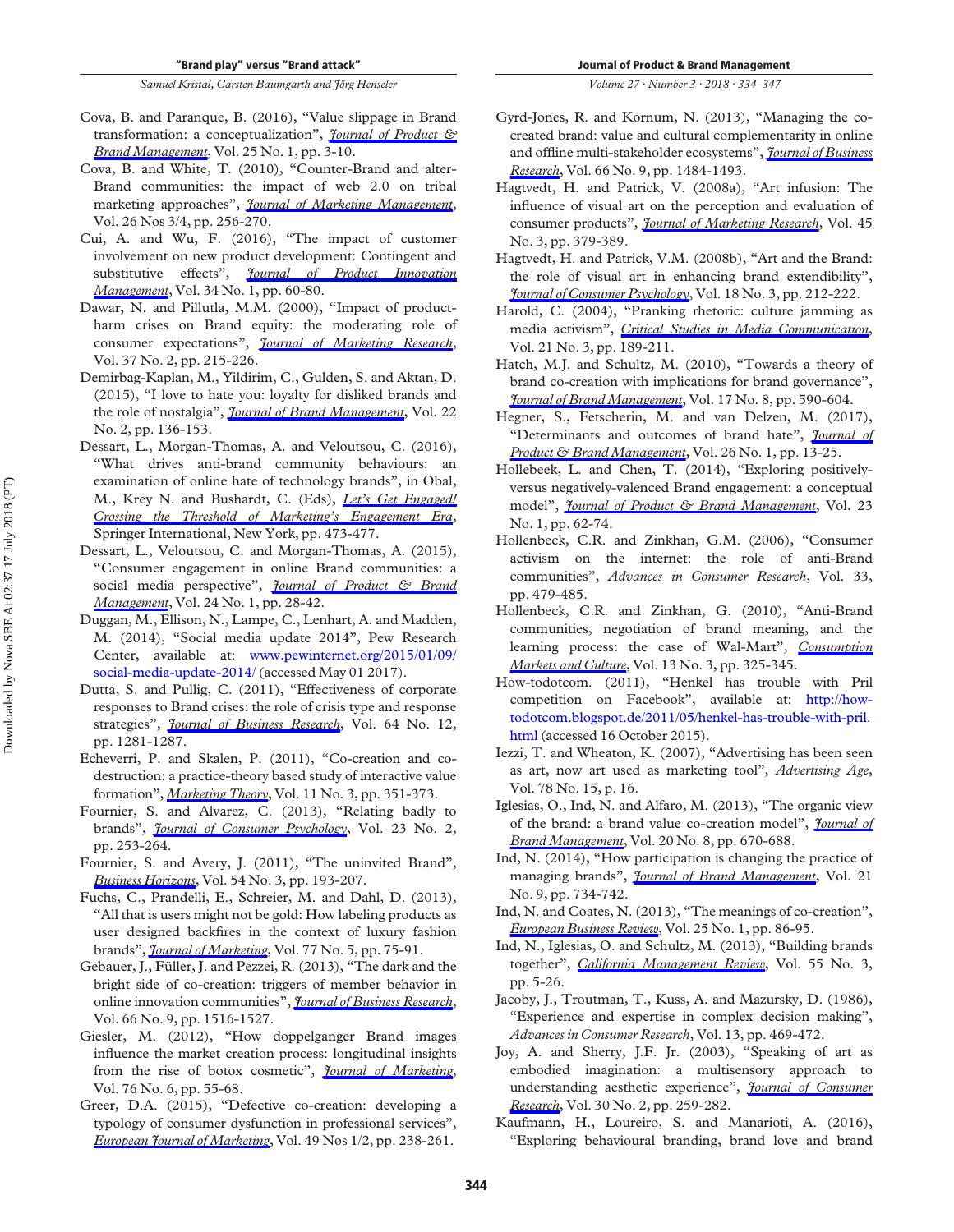co-creation", *[Journal of Product & Brand Management](https://www.emeraldinsight.com/action/showLinks?doi=10.1108%2FJPBM-01-2017-1405&system=10.1108%2FJPBM-06-2015-0919&isi=000384906900003&citationId=p_52)*, Vol. 25 No. 6, pp. 516-526.

- <span id="page-12-20"></span>Keller, K.L. (2003), "Brand synthesis: the multidimensionality of consumer knowledge", *[Journal of Consumer Research](https://www.emeraldinsight.com/action/showLinks?doi=10.1108%2FJPBM-01-2017-1405&crossref=10.1086%2F346254&isi=000181972200013&citationId=p_53)*, Vol. 29 No. 4, pp. 595-600.
- <span id="page-12-29"></span>Kennedy, E. (2017), "I create, you create, we all create: for whom?", *[Journal of Product & Brand Management](https://www.emeraldinsight.com/action/showLinks?doi=10.1108%2FJPBM-01-2017-1405&system=10.1108%2FJPBM-01-2016-1078&isi=000401069600007&citationId=p_54)*, Vol. 26 No. 1, pp. 68-79.
- <span id="page-12-5"></span>Klein, N. (1999), *No logo: Taking aim at the Brand Bullies*, Picador, New York.
- <span id="page-12-15"></span>Kozinets, R.V. and Handelman, J.M. (2004), "Adversaries of consumption: consumer movements, activism, and ideology", *[Journal of Consumer Research](https://www.emeraldinsight.com/action/showLinks?doi=10.1108%2FJPBM-01-2017-1405&crossref=10.1086%2F425104&isi=000225417400021&citationId=p_56)*, Vol. 31 No. 3, pp. 691-704.
- <span id="page-12-18"></span>Kristal, S., Baumgarth, C., Behnke, C. and Henseler, J. (2016), "Is co-creation really a booster for Brand equity? the role of co-creation in observer-based Brand equity", *[Journal of](https://www.emeraldinsight.com/action/showLinks?doi=10.1108%2FJPBM-01-2017-1405&system=10.1108%2FJPBM-05-2015-0893&isi=000379340200004&citationId=p_57)  [Product & Brand Management](https://www.emeraldinsight.com/action/showLinks?doi=10.1108%2FJPBM-01-2017-1405&system=10.1108%2FJPBM-05-2015-0893&isi=000379340200004&citationId=p_57)*, Vol. 25 No. 3, pp. 247-261.
- <span id="page-12-24"></span>Lacey, S., Hagtvedt, H., Patrick, V.M., Anderson, A., Stilla, R., Deshpande, G., Hu, X., Sato, J.R., Reddy, S. and Sathian, K. (2011), "Art for reward's sake: visual art recruits the ventral striatum", *[Neuroimage](https://www.emeraldinsight.com/action/showLinks?doi=10.1108%2FJPBM-01-2017-1405&crossref=10.1016%2Fj.neuroimage.2010.11.027&isi=000287008900042&citationId=p_58)*, Vol. 55 No. 1, pp. 420-433.
- <span id="page-12-11"></span>Lee, H.C., Chen, W.W. and Wang, C.W. (2015), "The role of visual art in enhancing perceived prestige of luxury brands", *[Marketing Letters](https://www.emeraldinsight.com/action/showLinks?doi=10.1108%2FJPBM-01-2017-1405&crossref=10.1007%2Fs11002-014-9292-3&isi=000365014600015&citationId=p_59)*, Vol. 26 No. 4, pp. 593-606.
- <span id="page-12-33"></span>Lehmann, D., Keller, K. and Farley, J. (2008), "The structure of survey-based brand metrics", *[Journal of International](https://www.emeraldinsight.com/action/showLinks?doi=10.1108%2FJPBM-01-2017-1405&crossref=10.1509%2Fjimk.16.4.29&isi=000261583900002&citationId=p_60)  [Marketing](https://www.emeraldinsight.com/action/showLinks?doi=10.1108%2FJPBM-01-2017-1405&crossref=10.1509%2Fjimk.16.4.29&isi=000261583900002&citationId=p_60)*, Vol. 16 No. 4, pp. 29-56.
- <span id="page-12-26"></span>McNicholas, B. (2004), "Arts, culture and business: a relationship transformation, a nascent field", *International Journal of Arts Management*, Vol. 7 No. 1, pp. 57-69.
- <span id="page-12-28"></span>Mermiri, T. (2010), "Arts sponsorship: the facts, trends, and potential", *Journal of Sponsorship*, Vol. 3 No. 3, pp. 307-320.
- <span id="page-12-0"></span>Merz, M.A., He, Y. and Vargo, S.L. (2009), "The evolving Brand logic: a service dominant logic perspective", *[Journal of](https://www.emeraldinsight.com/action/showLinks?doi=10.1108%2FJPBM-01-2017-1405&crossref=10.1007%2Fs11747-009-0143-3&isi=000269194700006&citationId=p_63)  [the Academy of Marketing Science](https://www.emeraldinsight.com/action/showLinks?doi=10.1108%2FJPBM-01-2017-1405&crossref=10.1007%2Fs11747-009-0143-3&isi=000269194700006&citationId=p_63)*, Vol. 37 No. 3, pp. 328-344.
- <span id="page-12-13"></span>Muniz, A.M. and O'Guinn, T.C. (2001), "Brand community", *[Journal of Consumer Research](https://www.emeraldinsight.com/action/showLinks?doi=10.1108%2FJPBM-01-2017-1405&crossref=10.1086%2F319618&isi=000167708800002&citationId=p_64)*, Vol. 27 No. 4, pp. 412-432.
- <span id="page-12-31"></span>Peterson, R. (2001), "On the use of college students in social science research: Insights from a second-order Metaanalysis", *[Journal of Consumer Research](https://www.emeraldinsight.com/action/showLinks?doi=10.1108%2FJPBM-01-2017-1405&crossref=10.1086%2F323732&isi=000172762300007&citationId=p_65)*, Vol. 28 No. 3, pp. 450-461.
- <span id="page-12-30"></span>Peterson, R. and Merunka, D. (2014), "Convenience samples of college students and research reproducibility", *[Journal of](https://www.emeraldinsight.com/action/showLinks?doi=10.1108%2FJPBM-01-2017-1405&crossref=10.1016%2Fj.jbusres.2013.08.010&isi=000333775900055&citationId=p_66)  [Business Research](https://www.emeraldinsight.com/action/showLinks?doi=10.1108%2FJPBM-01-2017-1405&crossref=10.1016%2Fj.jbusres.2013.08.010&isi=000333775900055&citationId=p_66)*, Vol. 67 No. 5, pp. 1035-1041.
- <span id="page-12-7"></span>Petrus-wandrey.com. (2015), "Sabatier-Galerie-und-Kunsthandel", available at: [www.petrus-wandrey.com/](http://www.petrus-wandrey.com/alist.php?cat_id=3) [alist.php?cat\\_id=3](http://www.petrus-wandrey.com/alist.php?cat_id=3) (accessed 17 October 2015).
- <span id="page-12-17"></span>Plé, L. and Chumpitaz Cáceres, R. (2010), "Not always cocreation: introducing interactional codestruction of value in servicedominant logic", *[Journal of Services Marketing](https://www.emeraldinsight.com/action/showLinks?doi=10.1108%2FJPBM-01-2017-1405&system=10.1108%2F08876041011072546&isi=000285072400003&citationId=p_68)*, Vol. 24 No. 6, pp. 430-437.
- <span id="page-12-14"></span>Popp, B., Germelmann, C. and Jung, B. (2016), "We love to hate them! social media-based anti-Brand communities in professional football", *[International Journal of Sports](https://www.emeraldinsight.com/action/showLinks?doi=10.1108%2FJPBM-01-2017-1405&system=10.1108%2FIJSMS-11-2016-018&isi=000387099300004&citationId=p_69)  [Marketing and Sponsorship](https://www.emeraldinsight.com/action/showLinks?doi=10.1108%2FJPBM-01-2017-1405&system=10.1108%2FIJSMS-11-2016-018&isi=000387099300004&citationId=p_69)*, Vol. 17 No. 4, pp. 349-367.
- <span id="page-12-12"></span>Prahalad, C.K. and Ramaswamy, V. (2004), "Co-creation experiences: the next practice in value creation", *[Journal of](https://www.emeraldinsight.com/action/showLinks?doi=10.1108%2FJPBM-01-2017-1405&crossref=10.1002%2Fdir.20015&citationId=p_70)  [Interactive Marketing](https://www.emeraldinsight.com/action/showLinks?doi=10.1108%2FJPBM-01-2017-1405&crossref=10.1002%2Fdir.20015&citationId=p_70)*, Vol. 18 No. 3, pp. 5-14.
- <span id="page-12-19"></span>Pullig, C., Simmons, C. and Netemeyer, R. (2006), "Brand dilution: when do new brands hurt existing brands?", *[Journal](https://www.emeraldinsight.com/action/showLinks?doi=10.1108%2FJPBM-01-2017-1405&crossref=10.1509%2Fjmkg.70.2.52&isi=000236721900004&citationId=p_71)  [of Marketing](https://www.emeraldinsight.com/action/showLinks?doi=10.1108%2FJPBM-01-2017-1405&crossref=10.1509%2Fjmkg.70.2.52&isi=000236721900004&citationId=p_71)*, Vol. 70 No. 2, pp. 52-66.
- <span id="page-12-25"></span>Quester, P.G. and Thompson, B. (2001), "Advertising and promotion leverage on arts sponsorship effectiveness", *[Journal of Advertising Research](https://www.emeraldinsight.com/action/showLinks?doi=10.1108%2FJPBM-01-2017-1405&crossref=10.2501%2FJAR-41-1-33-47&isi=000168353800004&citationId=p_72)*, Vol. 41 No. 1, pp. 33-47.
- <span id="page-12-8"></span>Rauschnabel, P., Kammerlander, N. and Ivens, B. (2016), "Collaborative brand attacks in social media: exploring the antecedents, characteristics, and consequences of a new form of Brand crises", *[Journal of Marketing Theory and Practice](https://www.emeraldinsight.com/action/showLinks?doi=10.1108%2FJPBM-01-2017-1405&crossref=10.1080%2F10696679.2016.1205452&isi=000383886400001&citationId=p_73)*, Vol. 24 No. 4, pp. 381-410.
- <span id="page-12-32"></span>Reynolds, N., Simintiras, A. and Diamantopoulos, A. (2002), "Theoretical justification of sampling choices in international marketing research: key issues and guidelines for researchers", *[Journal of International Business Studies](https://www.emeraldinsight.com/action/showLinks?doi=10.1108%2FJPBM-01-2017-1405&crossref=10.1057%2Fpalgrave.jibs.8400000&isi=000183984600007&citationId=p_74)*, Vol. 34 No. 1, pp. 80-89.
- <span id="page-12-22"></span>Roedder-John, D., Loken, B. and Joiner, C. (1998), "The negative impact of extensions: Can flagship products be diluted?", *[Journal of Marketing](https://www.emeraldinsight.com/action/showLinks?doi=10.1108%2FJPBM-01-2017-1405&crossref=10.2307%2F1251800&isi=000071536100003&citationId=p_75)*, Vol. 62 No. 1, pp. 19-32.
- <span id="page-12-10"></span>Romani, S., Grappi, S., Zarantonello, L. and Bagozzi, R. (2015), "The revenge of the consumer! how brand moral violations lead to consumer anti-brand activism", *[Journal of](https://www.emeraldinsight.com/action/showLinks?doi=10.1108%2FJPBM-01-2017-1405&crossref=10.1057%2Fbm.2015.38&isi=000369692900002&citationId=p_76)  [Brand Management](https://www.emeraldinsight.com/action/showLinks?doi=10.1108%2FJPBM-01-2017-1405&crossref=10.1057%2Fbm.2015.38&isi=000369692900002&citationId=p_76)*, Vol. 22 No. 8, pp. 658-672.
- <span id="page-12-21"></span>Rössner, A., Kämmerer, M. and Eisend, M. (2017), "Effects of ethnic advertising on consumers of minority and majority groups: the moderating effect of humor", *[International](https://www.emeraldinsight.com/action/showLinks?doi=10.1108%2FJPBM-01-2017-1405&crossref=10.1080%2F02650487.2016.1168907&isi=000393299200011&citationId=p_77)  [Journal of Advertising](https://www.emeraldinsight.com/action/showLinks?doi=10.1108%2FJPBM-01-2017-1405&crossref=10.1080%2F02650487.2016.1168907&isi=000393299200011&citationId=p_77)*, Vol. 36 No. 1, pp. 190-205.
- <span id="page-12-16"></span>Rumbo, J. (2002), "Consumer resistance in a world of advertising clutter: the case of Adbusters", *[Psychology and](https://www.emeraldinsight.com/action/showLinks?doi=10.1108%2FJPBM-01-2017-1405&crossref=10.1002%2Fmar.10006&isi=000173409300002&citationId=p_78)  [Marketing](https://www.emeraldinsight.com/action/showLinks?doi=10.1108%2FJPBM-01-2017-1405&crossref=10.1002%2Fmar.10006&isi=000173409300002&citationId=p_78)*, Vol. 19 No. 2, pp. 127-148.
- <span id="page-12-3"></span>Saleem, F. and Iglesias, O. (2016), "Mapping the domain of the fragmented field of internal branding", *[Journal of Product](https://www.emeraldinsight.com/action/showLinks?doi=10.1108%2FJPBM-01-2017-1405&system=10.1108%2FJPBM-11-2014-0751&isi=000374182300005&citationId=p_79)  [& Brand Management](https://www.emeraldinsight.com/action/showLinks?doi=10.1108%2FJPBM-01-2017-1405&system=10.1108%2FJPBM-11-2014-0751&isi=000374182300005&citationId=p_79)*, Vol. 25 No. 1, pp. 43-57.
- <span id="page-12-6"></span>Sandlin, J. and Milam, J. (2008), "Mixing pop (culture) and politics: cultural resistance, culture jamming, and anticonsumption activism as critical public pedagogy", *[Curriculum Inquiry](https://www.emeraldinsight.com/action/showLinks?doi=10.1108%2FJPBM-01-2017-1405&crossref=10.1111%2Fj.1467-873X.2008.00411.x&isi=000256054500005&citationId=p_80)*, Vol. 38 No. 3, pp. 323-350.
- <span id="page-12-27"></span>Schwaiger, M., Sarstedt, M. and Taylor, C.R. (2010), "Art for the sake of the corporation: Audi, BMW group, DaimlerChrysler, Montblanc, Siemens, and Volkswagen help explore the effect of sponsorship on corporate reputations", *[Journal of Advertising Research](https://www.emeraldinsight.com/action/showLinks?doi=10.1108%2FJPBM-01-2017-1405&crossref=10.2501%2FS0021849910091208&isi=000275834600011&citationId=p_81)*, Vol. 50 No. 1, pp. 77-90.
- <span id="page-12-23"></span>Tanner, J.F., Jr., Hunt, J.B. and Eppright, D.R. (1991), "The protection motivation model: A normative model of fear appeals", *[Journal of Marketing](https://www.emeraldinsight.com/action/showLinks?doi=10.1108%2FJPBM-01-2017-1405&crossref=10.2307%2F1252146&isi=A1991FW76800004&citationId=p_82)*, Vol. 55 No. 3, pp. 36-45.
- <span id="page-12-4"></span>Theeboom, S. (2015), "Lesbian, Hitler, and other things you can't say on a jar of Nutella", available at: [http://firstwefeast.](http://firstwefeast.com/eat/lesbian-hitler-and-other-things-you-cant-say-on-a-jar-of-nutella)  [com/eat/lesbian-hitler-and-other-things-you-cant-say-on-a-jar](http://firstwefeast.com/eat/lesbian-hitler-and-other-things-you-cant-say-on-a-jar-of-nutella)[of-nutella/](http://firstwefeast.com/eat/lesbian-hitler-and-other-things-you-cant-say-on-a-jar-of-nutella) (accessed 17 October 2015).
- <span id="page-12-9"></span>Thompson, C., Rindfleisch, A. and Arsel, Z. (2006), "Emotional branding and the strategic value of the doppelganger brand image", *[Journal of Marketing](https://www.emeraldinsight.com/action/showLinks?doi=10.1108%2FJPBM-01-2017-1405&crossref=10.1509%2Fjmkg.2006.70.1.50&isi=000234551300005&citationId=p_84)*, Vol. 70 No. 1, pp. 50-64.
- <span id="page-12-2"></span>Vallaster, C. and von Wallpach, S. (2013), "An online discursive inquiry into the social dynamics of multistakeholder Brand meaning co-creation", *[Journal of Business](https://www.emeraldinsight.com/action/showLinks?doi=10.1108%2FJPBM-01-2017-1405&crossref=10.1016%2Fj.jbusres.2012.09.012&isi=000320484600039&citationId=p_85)  [Research](https://www.emeraldinsight.com/action/showLinks?doi=10.1108%2FJPBM-01-2017-1405&crossref=10.1016%2Fj.jbusres.2012.09.012&isi=000320484600039&citationId=p_85)*, Vol. 66 No. 9, pp. 1505-1515.
- <span id="page-12-1"></span>Veloutsou, C. (2009), "Brands as relationship facilitators in consumer markets", *[Marketing Theory](https://www.emeraldinsight.com/action/showLinks?doi=10.1108%2FJPBM-01-2017-1405&crossref=10.1177%2F1470593108100068&isi=000275604800012&citationId=p_86)*, Vol. 9 No. 1, pp. 127-130.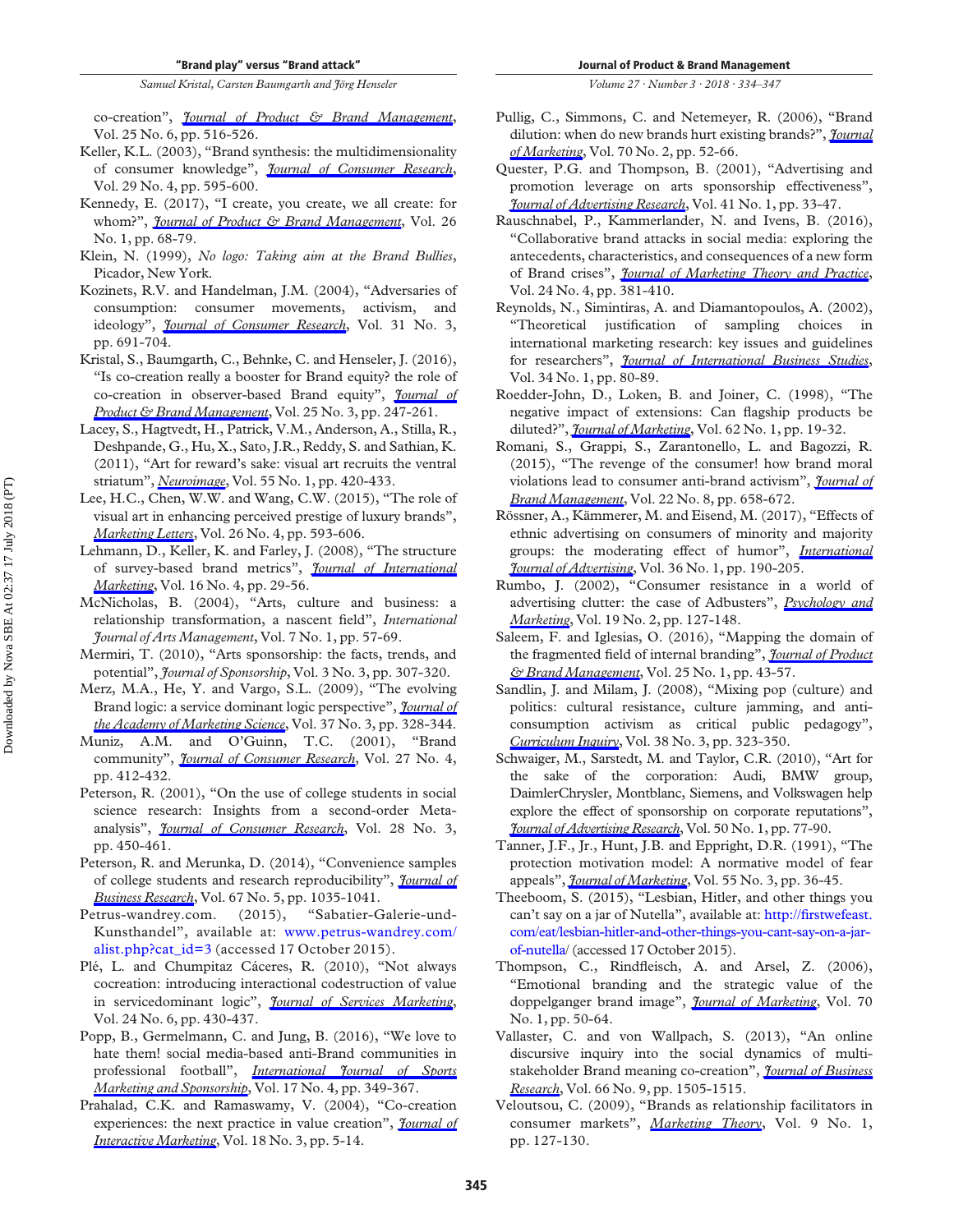- <span id="page-13-2"></span>Veloutsou, C. and Guzman, F. (2017), "The evolution of Brand management thinking over the last 25 years as recorded in the journal of product and Brand management", *[Journal of Product](https://www.emeraldinsight.com/action/showLinks?doi=10.1108%2FJPBM-01-2017-1405&system=10.1108%2FJPBM-01-2017-1398&isi=000401069600002&citationId=p_87)  [& Brand Management](https://www.emeraldinsight.com/action/showLinks?doi=10.1108%2FJPBM-01-2017-1405&system=10.1108%2FJPBM-01-2017-1398&isi=000401069600002&citationId=p_87)*, Vol. 26 No. 1, pp. 2-12.
- <span id="page-13-3"></span>Von Hippel, E. (2009), "Democratizing innovation: the evolving phenomenon of user innovation", *[International](https://www.emeraldinsight.com/action/showLinks?doi=10.1108%2FJPBM-01-2017-1405&system=10.1260%2F175722209787951224&citationId=p_88)  [Journal of Innovation Science](https://www.emeraldinsight.com/action/showLinks?doi=10.1108%2FJPBM-01-2017-1405&system=10.1260%2F175722209787951224&citationId=p_88)*, Vol. 1 No. 1, pp. 29-40.
- <span id="page-13-0"></span>Von Wallpach, S., Voyer, B., Kastanakis, M. and Mühlbacher, H. (2017), "Co-creating stakeholder and Brand identities: Introduction to the special section", *[Journal of Business](https://www.emeraldinsight.com/action/showLinks?doi=10.1108%2FJPBM-01-2017-1405&crossref=10.1016%2Fj.jbusres.2016.08.028&isi=000388053500041&citationId=p_89)  [Research](https://www.emeraldinsight.com/action/showLinks?doi=10.1108%2FJPBM-01-2017-1405&crossref=10.1016%2Fj.jbusres.2016.08.028&isi=000388053500041&citationId=p_89)*, Vol. 70, pp. 395-398.
- <span id="page-13-5"></span>www.ibm.com (2016), "IBM social sentiment analysis powered by IBM analytics", available at: [www.ibm.com/analytics/in/en/](http://www.ibm.com/analytics/in/en/conversations/social-sentiment.html)  [conversations/social-sentiment.html](http://www.ibm.com/analytics/in/en/conversations/social-sentiment.html) (accessed 11 May 2016).
- <span id="page-13-7"></span>Yi, Y. and Gong, T. (2013), "Customer value co-creation behavior: scale development and validation", *[Journal of](https://www.emeraldinsight.com/action/showLinks?doi=10.1108%2FJPBM-01-2017-1405&crossref=10.1016%2Fj.jbusres.2012.02.026&isi=000320484600008&citationId=p_91)  [Business Research](https://www.emeraldinsight.com/action/showLinks?doi=10.1108%2FJPBM-01-2017-1405&crossref=10.1016%2Fj.jbusres.2012.02.026&isi=000320484600008&citationId=p_91)*, Vol. 66 No. 9, pp. 1279-1284.
- <span id="page-13-6"></span>Yi, Y., Nataraajan, R. and Gong, T. (2011), "Customer participation and citizenship behavioral influences on employee performance, satisfaction, commitment, and turnover intention", *[Journal of Business Research](https://www.emeraldinsight.com/action/showLinks?doi=10.1108%2FJPBM-01-2017-1405&crossref=10.1016%2Fj.jbusres.2009.12.007&isi=000285899200018&citationId=p_92)*, Vol. 64 No. 1, pp. 87-95.

*Volume 27 · Number 3 · 2018 · 334–347* 

- <span id="page-13-4"></span>Yoo, B. and Donthu, N. (2001), "Developing and validating a multidimensional consumer-based Brand equity scale", *[Journal of Business Research](https://www.emeraldinsight.com/action/showLinks?doi=10.1108%2FJPBM-01-2017-1405&crossref=10.1016%2FS0148-2963%2899%2900098-3&isi=000167831900001&citationId=p_93)*, Vol. 52 No. 1, pp. 1-14.
- <span id="page-13-1"></span>Zarantonello, L., Romani, S., Grappi, S. and Bagozzi, R. (2016), "Brand hate", *[Journal of Product & Brand](https://www.emeraldinsight.com/action/showLinks?doi=10.1108%2FJPBM-01-2017-1405&system=10.1108%2FJPBM-01-2015-0799&isi=000374182300003&citationId=p_94)  [Management](https://www.emeraldinsight.com/action/showLinks?doi=10.1108%2FJPBM-01-2017-1405&system=10.1108%2FJPBM-01-2015-0799&isi=000374182300003&citationId=p_94)*, Vol. 25 No. 1, pp. 11-25.

#### **Further reading**

- Gregory, A. (2007), "Involving stakeholders in developing corporate brands: the communication dimension", *[Journal of Marketing Management](https://www.emeraldinsight.com/action/showLinks?doi=10.1108%2FJPBM-01-2017-1405&crossref=10.1362%2F026725707X178558&citationId=p_95)*, Vol. 23 Nos 1/2, pp. 59-73.
- Hagtvedt, H., Hagtvedt, R. and Patrick, V.M. (2008), "The perception and evaluation of visual art", *[Empirical Studies of](https://www.emeraldinsight.com/action/showLinks?doi=10.1108%2FJPBM-01-2017-1405&crossref=10.2190%2FEM.26.2.d&citationId=p_96)  [the Arts](https://www.emeraldinsight.com/action/showLinks?doi=10.1108%2FJPBM-01-2017-1405&crossref=10.2190%2FEM.26.2.d&citationId=p_96)*, Vol. 26 No. 2, pp. 197-218.
- Hennig-Thurau, T., Gwinner, K., Walsh, G. and Gremler, D. (2004), "Electronic word-of-mouth via consumer-opinion platforms: what motivates consumers to articulate themselves on the internet?", *[Journal of Interactive Marketing](https://www.emeraldinsight.com/action/showLinks?doi=10.1108%2FJPBM-01-2017-1405&crossref=10.1002%2Fdir.10073&citationId=p_97)*, Vol. 18 No. 1, pp. 38-52.